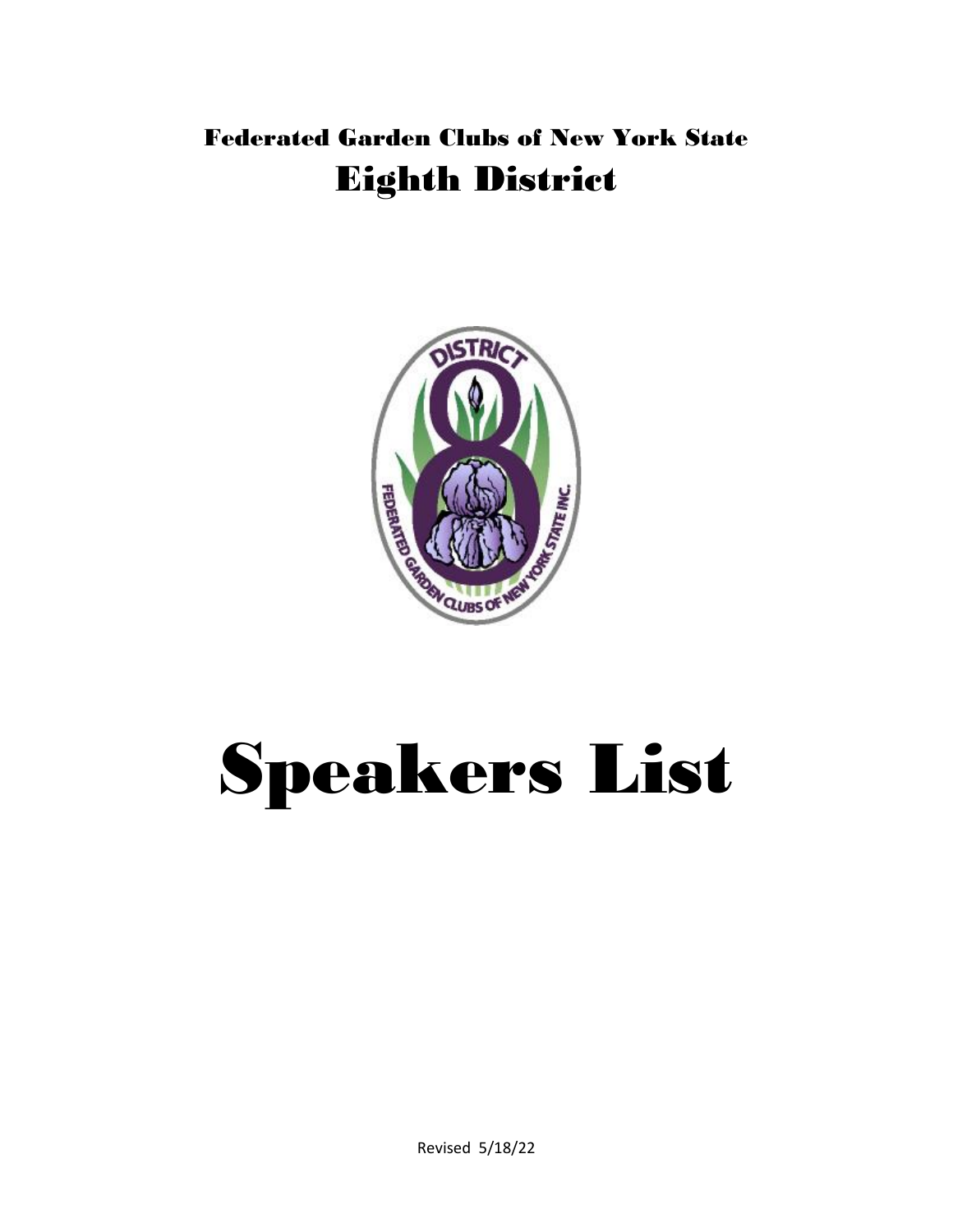**Name:** Joanne Bassett **Address:** 11837 Parker Rd., East Aurora, New York 14052 **Phone:** 716-652-2569; **E-mail:** none

## **Credentials:**

American Iris Society Garden and Show Bench Exhibition Judge Growing Iris of all varieties, specializing in Japanese Iris, Siberian Iris and all forms of Bearded Iris.

## **Topics/programs available:**

- 1. How to Grow Iris Successfully
- 2. When and How to Divide Iris
- 3. Soil, Fertilize, Water

**Fee:** Negotiable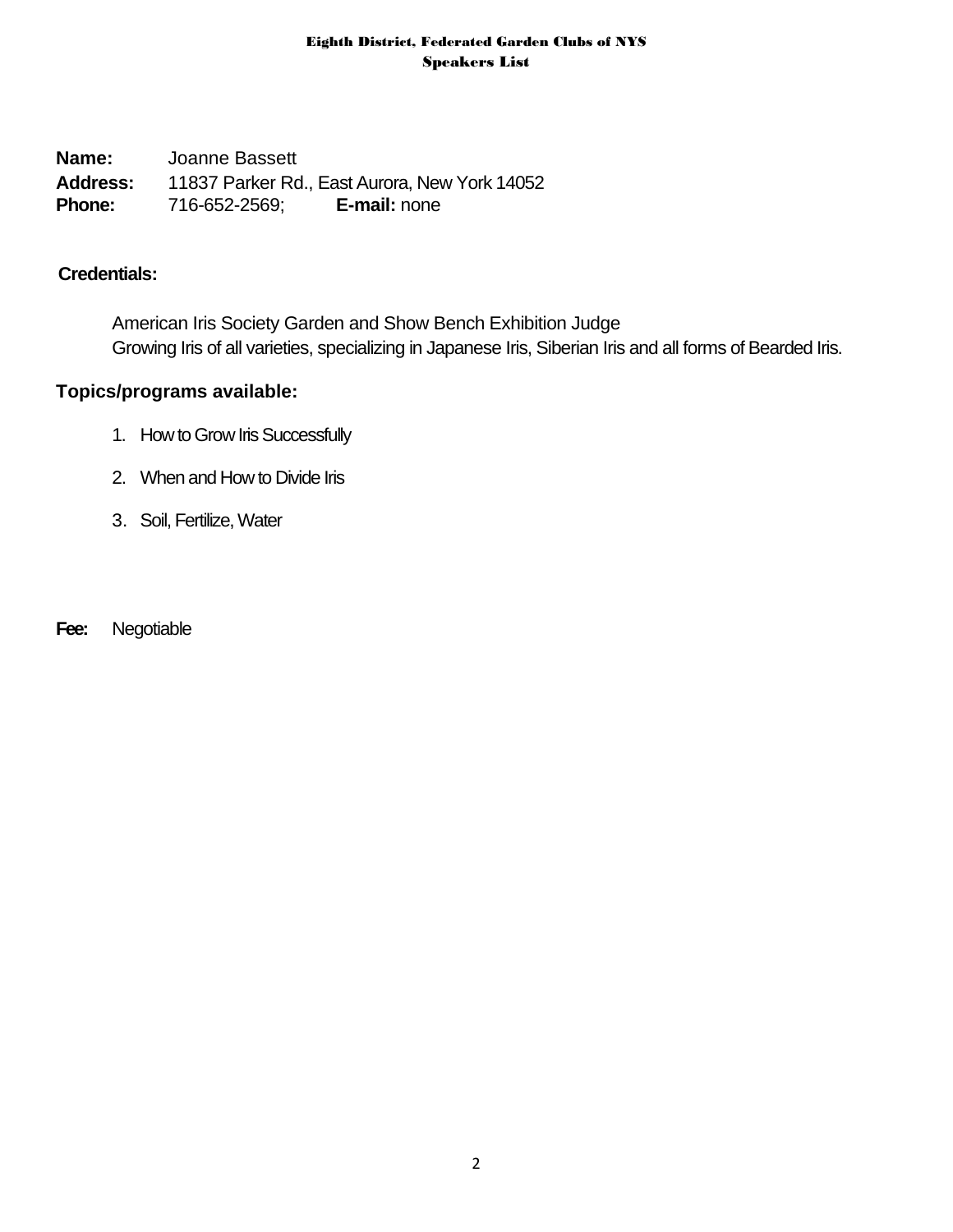**Name:** Linda Blyth **Address:** 939 Delaware Rd., Buffalo, NY 14223-1007 **Phone:** 716-873-5447; **E-mail:** [songnbird@aol.com](mailto:songnbird@aol.com)

## **Credentials:**

Gardener for over 30 years; co-owner of Song 'n Bird Gardens; member & past president of Kenmore Garden Club; editor of Figure 8 (8th District publication); participant in National Garden Festival & Ken-Ton Garden Tour

## **Topics/programs available**:

All programs are PowerPoint presentations and include a photographic tour of our gardens. Handouts are provided for all programs. I have my own laptop computer and projector.

- 1. Unusual and Late Blooming Perennials
- 2. Growing Your Own Plants from Seed How to do it and why you would want to.
- 3. Gardening 101 Tips for Starting and Maintaining Your Garden.
- 4. Creating a Memorable Garden Do's and Don'ts.

## **Fee/s and/or mileage:**

\$60 within 25 miles driving distance; \$10 additional for every 10 miles

**Tours of Song 'n Bird Gardens are available free of charge.**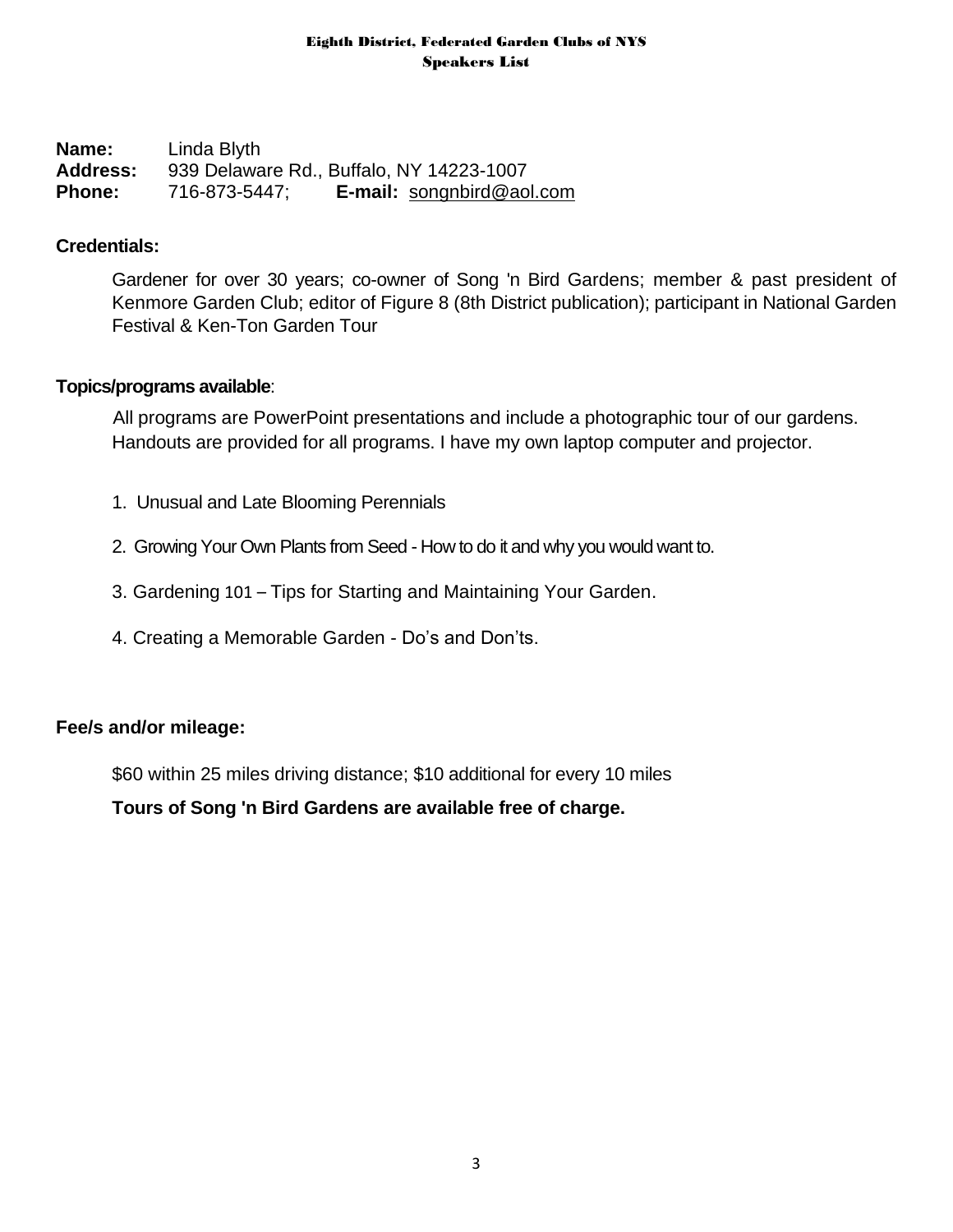**Name:** Mary Jane Bolo **Address:** 9998 Clarksburg Rd., Eden, NY 14057 **Phone:** 716-992-9456; **Email:** [performingatyourpeak@gmail.com](mailto:performingatyourpeak@gmail.com)

## **Credentials:**

Master Gardener 2001 University of Delaware B.S. The Lord's Garden owner/operator [www.thelordsgarden.com](http://www.thelordsgarden.com/)

## **Topics / programs available:**

- 1. Perennials- My Faithful Friends
- 2. Biodiversity the Importance of Planting Native Plants
- 3. Garden Design The Three Rules to Increase Your Curb Appeal
- 4. Bugs and How They Enhance Your Garden

**Fee:** \$50.00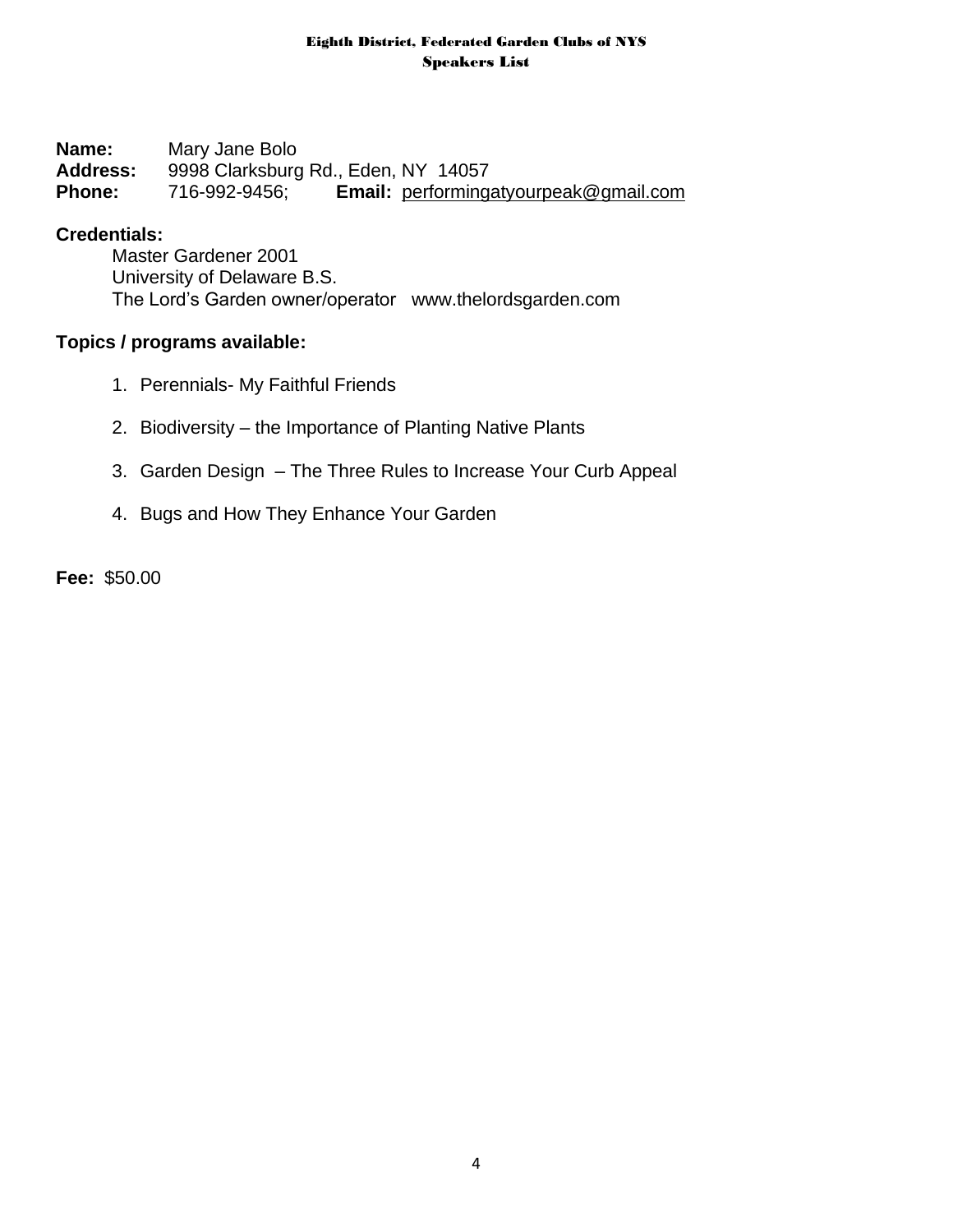- **Name:** Anne Brierley / Steps and Stones
- **Address:** 337 Parkside Ave., Buffalo, NY 14214
- **Phone:** 716-836-1470; **Email**: none

## **Credentials:**

I have made and sold hypertufa pots for ten years; and have presented programs at garden clubs and The Keenan Center in Lockport, NY.

## **Topics / programs available**

- 1. How to Make Hypertufa and where you can take the product using your imagination and using simple household tools.
- 2. Stepping Stones / Garden Leaf Troughs using mortar mix

**Fee/ mileage:** Negotiable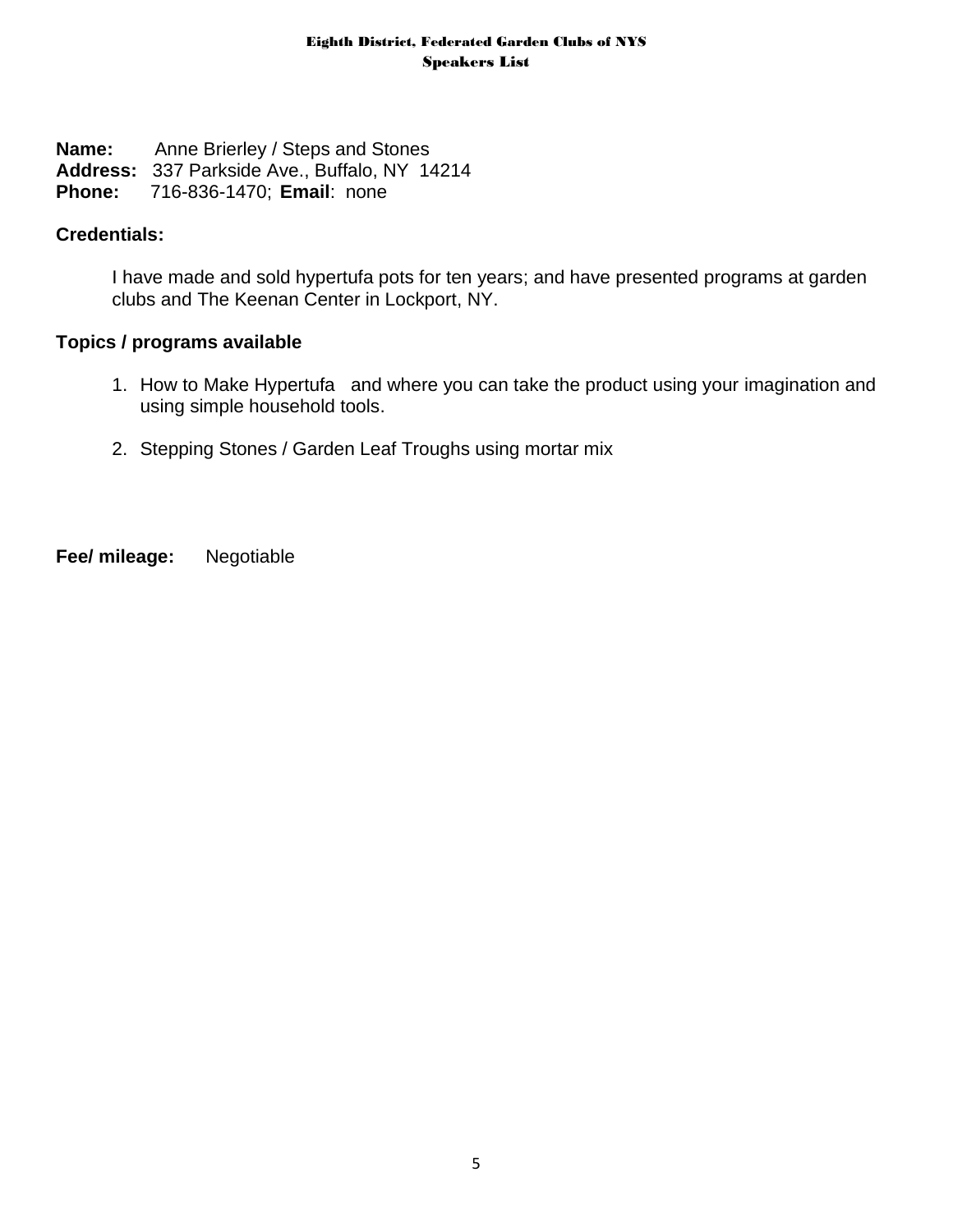**Name:** Buffalo and Erie County Botanical Gardens **Main Contact:** Education Department **Address:** 2655 South Park Ave., Buffalo, NY 14218 **Website:** <http://www.buffalogardens.com/pages/outreach> **Phone:** 716-827-1584 ext. 291; **E-Mail:** info@buffalogardens.com

**Credentials:** The Botanical Gardens offers programs led by various staff members or docent presenters with a wide range of credentials. Please call or e-mail us for details.

## **Topics/Programs Available:** (Various Presenters)

- 1. Gardening for Butterflies
- 2. Math in Nature and Gardens
- 3. Dendrology Demystified- Terrific Trees
- 4. The History and Future of the Botanical Gardens
- 5. The English Plantswomen
- 6. Botanical Gardens in the Victorian Era
- 7. Plant Propagation Techniques\*
- 8. The Fantastic World of Mosses\*
- 9. Floriography: The Secret Language of Flowers\*
- 10. Indulge-Delectable Botanical Luxuries\*
- 11. Tropical Terrariums\*
- \*A hands-on option is also available at an additional cost.

**Fees and/or Mileage:** \$100.00 base cost. To add a hands-on component up to 25 people, add an additional \$75.00 to cover supply costs. For every additional 25 participants after, add \$50.00.

For Garden Clubs with a current organization membership, our reduced rate for speakers is a base cost of \$60 for a lecture or a \$75 base cost for a hands-on program.

For more info on the Garden Club membership, visit our website at www.buffalogardens.com/collections/membership/products/garden-club-plant-society-membership

For travel outside of a 12 mile radius from the Botanical Gardens, groups will need to pay a travel fee of \$1.00 additional per mile.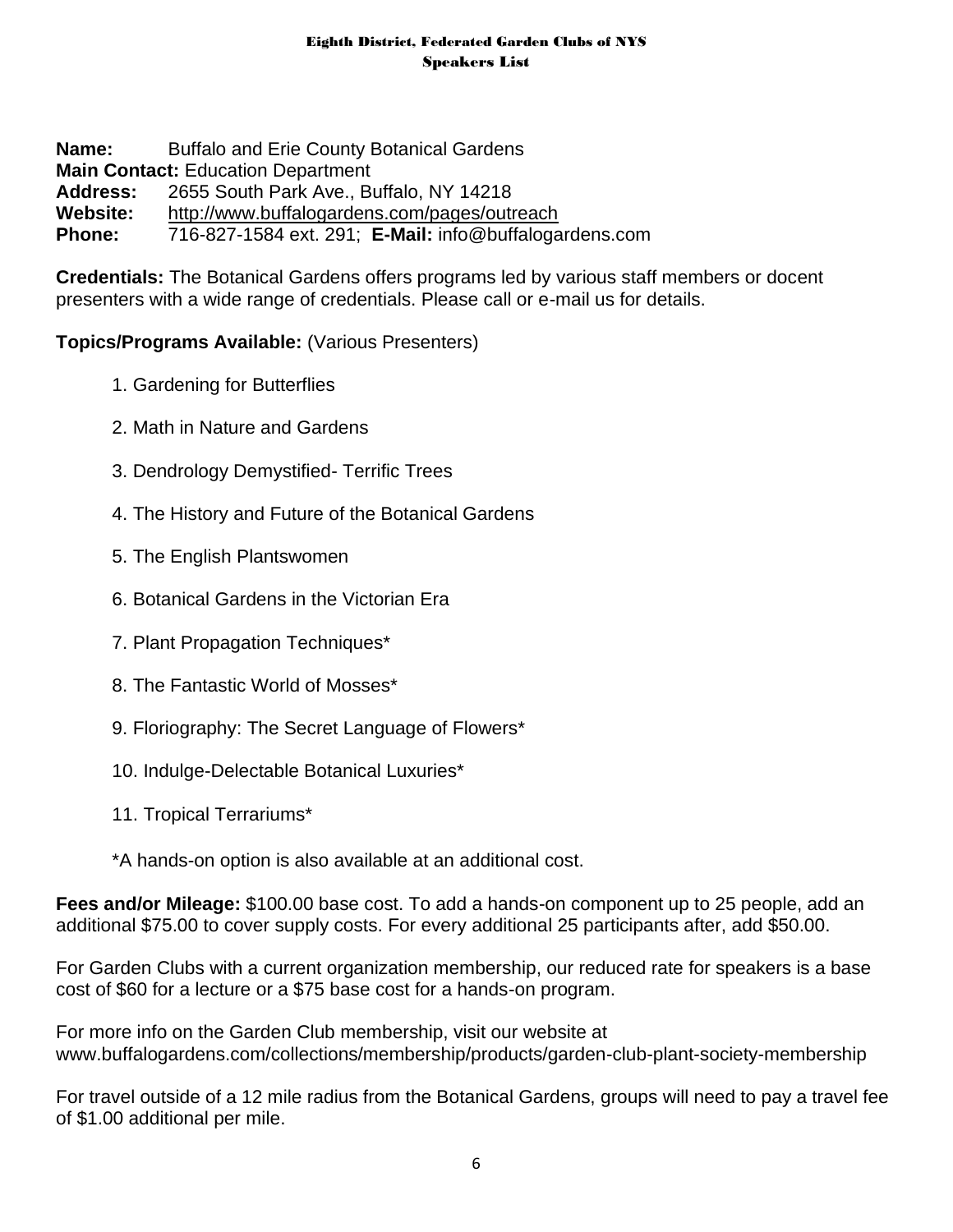| Name:           | Jeanne Burke                                          |
|-----------------|-------------------------------------------------------|
| <b>Address:</b> | 11179 Pratham Rd, P.O. Box 70, East Concord, NY 14055 |
| <b>Phone:</b>   | 716-949-5133; E-mail: jeanburke1950197410@gmail.com   |

**Credentials:** Accredited National Garden Club Flower Show Judge. Past Director and Superintendent Erie County Fair Flower Show

## **Topics/Programs Available:**

- 1. **"Cut and Dried"** Will teach different techniques in drying plant material for use in floral arrangements. Will also focus on leaf manipulation and a completed arrangement will 2.1. be taught using these techniques.
- 3.2. **"Floral Arrangements from Your Garden"** Using plant material from your home garden to create beautiful floral arrangements. Will teach 2 different arrangements. Months of September and October only.

**Speaking/Workshop Fee & mileage fee if applicable:** Donation to Wounded Warrior Project in the name of the Hamburg House and Garden Club.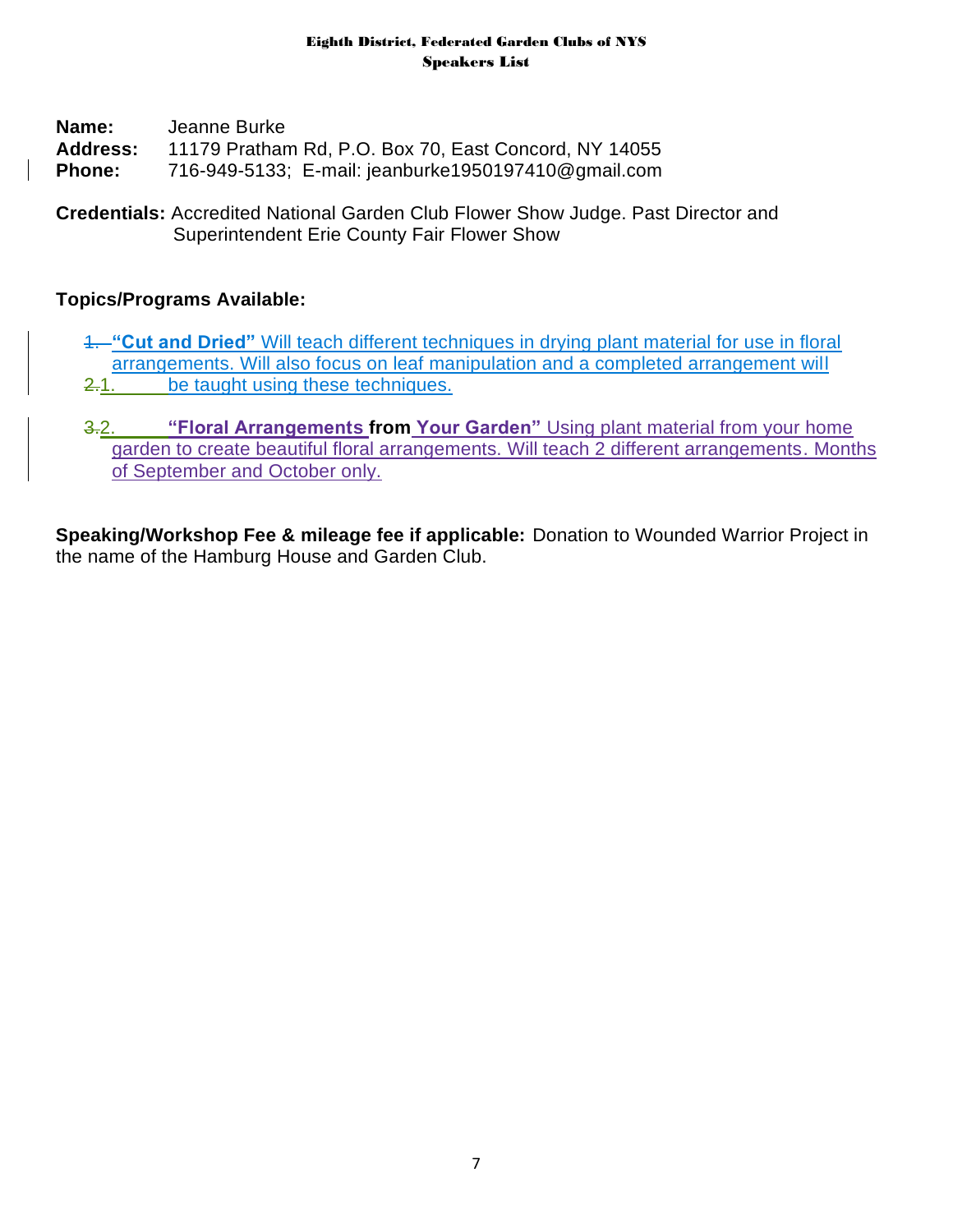**Name:** Lyn Chimera **Address**: 170 Pine St., E. Aurora, NY 14052 **Phone:** 716- 652-2432; **E-mail**[: lyn@lessonsfromnature.biz](mailto:lyn@lessonsfromnature.biz)

## **Credentials:**

Lyn is a retired Kindergarten teacher. After retiring she followed her lifelong love of nature and gardening and received her Master Gardener certification from Cornell and began a garden consulting business, Lessons From Nature. Lessons From Nature provides on-site garden consulting and site assessment as well as selling organically grown perennials and native plants. Lyn is also an active volunteer for the Master Gardeners teaching and manning the hot line phones

## **Topics/programs available:**

- 1. **Fall Gardening** covers annuals, perennials, trees & shrubs, bulbs, tubers, when & how to divide, wintering over, weeds and protecting plants for winter.
- 2. **Spring Gardening** What to do and when to do it in the garden in spring. A lot depends on the weather, but this program will cover the sequence of chores and how to do them.
- 3. **Five Steps to Better Gardening:** The program will cover the basics of successful gardening including:
	- a. Understanding your site and what will thrive there
	- b. Make a plan
	- c. Tools
	- d. Plant Care basics from purchasing and planting to dividing
	- e. Compost & mulch
- 4. **Gardening on a Dime with Less Time** Covers many hints for saving time & money while improving your gardening.
- 5. **Gardening without Chemicals -** How to garden without harming the environment; an ecofriendly approach to gardening—saves time and money and improves your garden's sustainability. This program covers basic gardening principles that will enable you to have a healthy garden and lawn without using environmentally harmful products. The specific areas covered are:
	- a. Lawn care starting a new lawn, maintaining an existing lawn, mowing, fertilizing
	- b. Watering perennials.
	- c. Insect and disease management
	- **d.** Composting: basics and how it improves your garden
- 6. **Creating A Natural Landscape** How to utilize plants that will survive in your habitat with a minimum amount of care.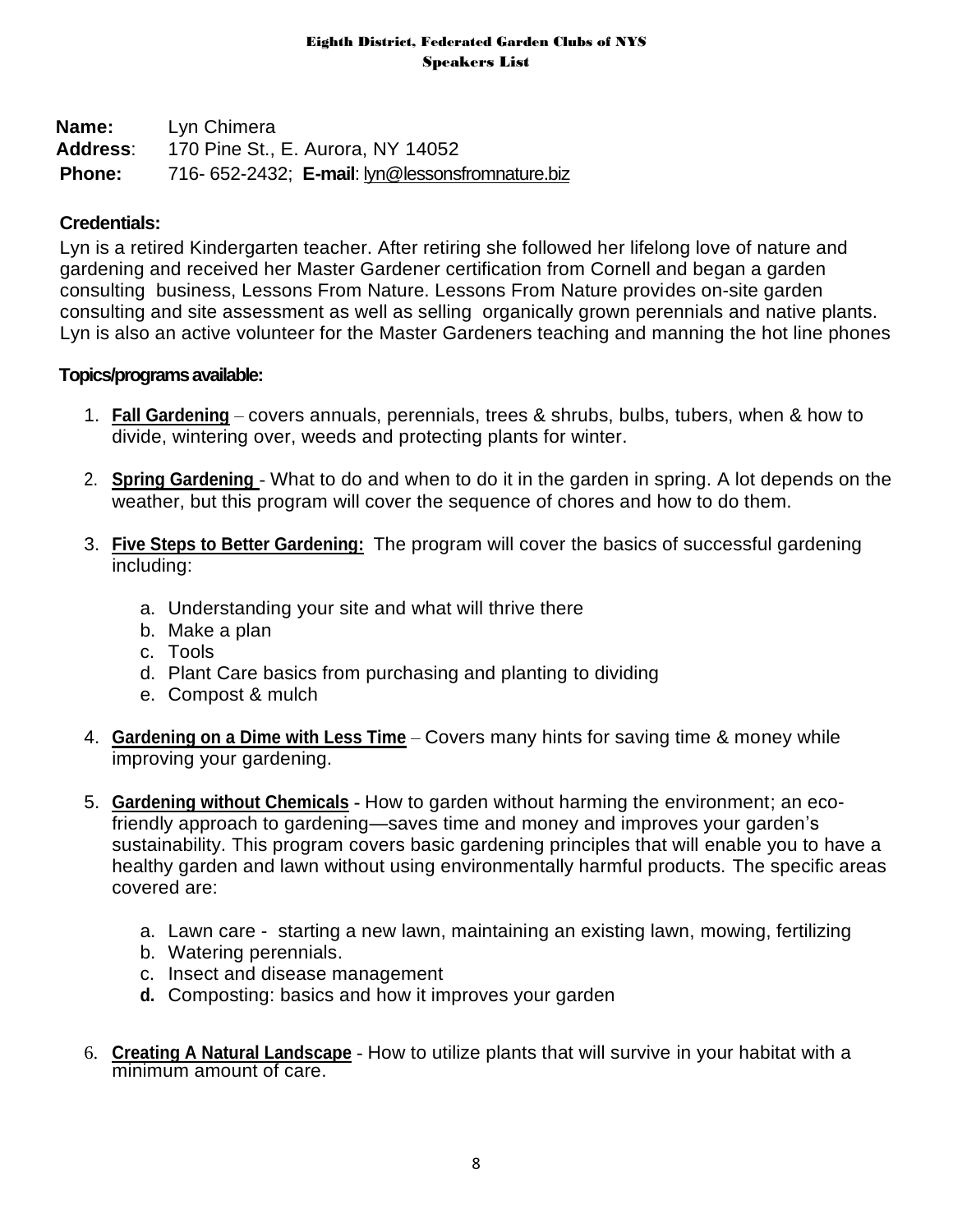## **Lyn Chimera cont'd**

- 7. **Using Native Plants in Your Garden** The importance of using natives as well as a large variety of native plants that will grow successfully in our area.
	- a. What is a native plant vs. a weed or an invasive.
	- b. Advantages and disadvantages of growing natives.
	- c. How to grow native plants.
	- d. Where to get native plants.
	- e. Power Point program showing photographs of many natives grown in my yard growing requirements, and native range for each plant herbal properties where appropriate.
	- f. Attendees will receive an outline of the presentation as well as a complete list of plants covered.
- 8. **Pruning** The how and why of good pruning technique and the tools you need. Excellent for late winter.
- 9. **Site Assessment** A program from Cornell covering how to judge what will grow successfully on your property.
- 10.**Seasonal Assessment of a GC Member's Garden** GC meets in one of their member's gardens and Lyn guides the group through a series of suggestions for maintenance, improvements, and seasonal chores.

## **I can design a program to suit your needs.**

**Fee/mileage:** \$100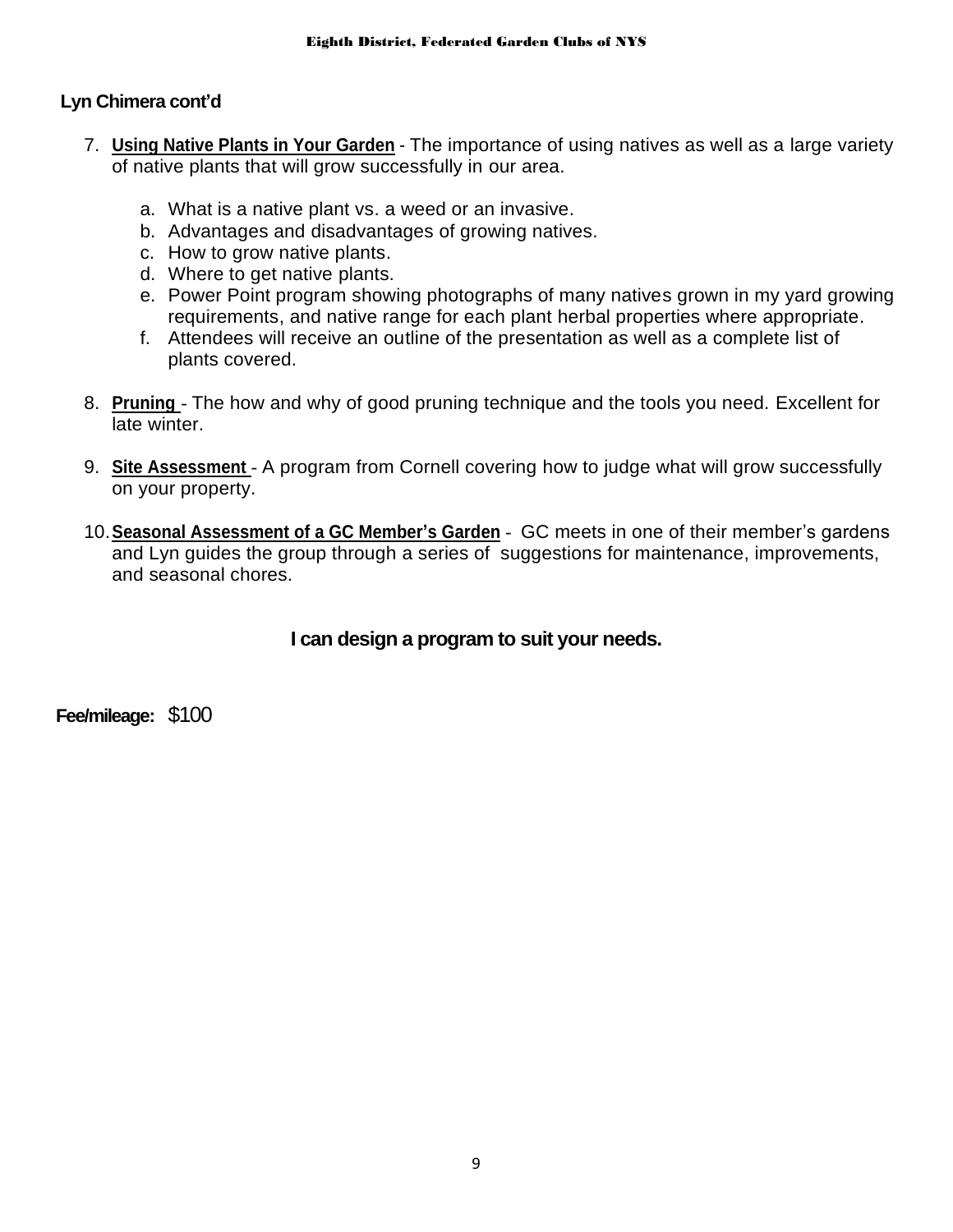**Name:** Sally Cunningham **Address:** 1335 Blakeley Road, East Aurora, N.Y. 14052 **Phone/s:** (716) 998-1573; **E-mail:** sallylacewing@aol.com (best communication method)

**Credentials:** Book author (*Great Garden Companions*), columnist (Buffalo News), TV gardening expert (WIVB-TV, Channel 4), former Cornell Cooperative Extension Agent, CNLP (Certified Landscape Consultant), consultant/educator at Lockwood's Greenhouses, Director of National Garden Festival.

**Topics/programs available:** (All PowerPoint style programs unless indicated otherwise; require your screen; *prefer your* digital projector/laptop but can supply them. Talks can be adapted for general audiences, keynote dinner programs, or for professional learners.)

- **1. Great Garden Companions**: Sally's book of the same name has now sold 44,000 copies nationally. The book and program present a chemical-free system of gardening with a focus on *companion* plant combinations—herbs, flowers, vegetables—that attract beneficial insects and other garden helpers. Get to know your beneficial insects! Originally written for vegetable gardeners, the book and talk also help flower gardeners create a biodiverse, nature-friendly yard. Book signing/sale follow.
- **2. Lessons from Garden Walk Gardens**: Garden Walk Buffalo, the largest event of its kind in the country, garners national publicity and attracts over 55,000 people. Upon its shoulders we've built a National Garden Festival. So *what makes one garden a "Wow" and another just 'rather pretty"? How do those gardeners get so much bang out of a small space—and in urban conditions? What plants, art, and artifacts really perform?* Let Sally show you gardens through new eyes as you "garden-walk" with her.
- *3.* **Native Plants and Eco-friendly Landscapes**: Suburban and urban homeowners have important roles in replacing the rapidly disappearing habitat upon which our birds and animals depend. Consider with Sally the plants and garden/landscape styling that work. Features underused native and some exotic, high-performing perennials, shrubs and trees. *During some seasons actual plants may be shown.*
- *4.* **More Bang with Perennials:** The American front yard lacks flowers all too often. This program shows professionals, gardeners and homeowners new ways to use perennials around their property. Sally recommends superior perennials (less known and newer to the market) for wet, droughty, shady, hot, or difficult places. *During some seasons Sally can bring perennial examples to show and sell afterward (optional).*
- *5.* **What Every Gardener and Homeowner Should Know**: Sally covers what everyone should all know (and so many don't) about the soil, trees, shrubs, flower beds and plant care—including plant selection, landscape design and eco-friendly "green" choices (low-care composting, water-wise plans, lawn alternatives). This high-energy; fast-moving talk is suitable for general audiences or any gardener who will be teaching and influencing others; time for questions. No *digital; classroom style, can be done outdoors; handouts.*
- *6.* **Great Plants/Great Gardens** *(with plants\*)* Choosing great plants is the secret of success, but how can you choose among so many new annuals, trees, shrubs, and improvements on the old perennials? Sally recommends superior plants for shade, sun, and other conditions, with tips on keeping them healthy. *Questions welcomed; handout and door prizes; no pictures; gardening season only; plants shown and available for sale.*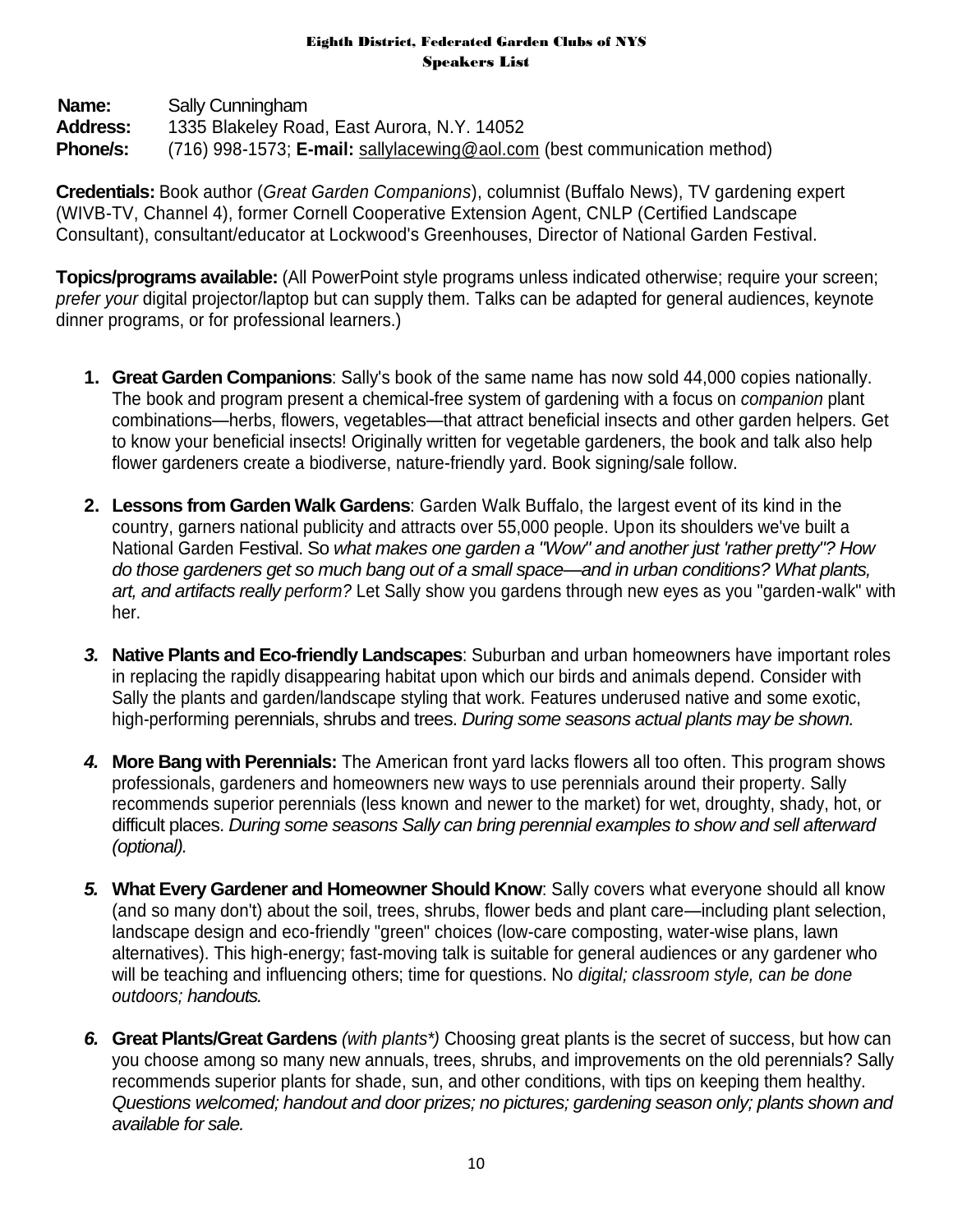## **Sally Cunningham cont'd.**

**7. What Every Landscaper (and Homeowner) Should Know:** Intense basic training for landscapers, CNLPs in training, consultants, or homeowners who want to take ownership of the landscape; will help you work with a landscaper as well. The talk also updates what longtime veteran landscapers and gardeners once learned about soil, amendments, trees, flowers, pests, pruning, and cultural/site problems. Includes the most-asked consumer questions. (Straight teaching, extensive handouts or notebook; no or very little digital; 1 to 3 hour choice; fee may vary)

#### **Fees:**

In Greater Buffalo/Niagara area: \$135 plus mileage at \$.50 per mile from home in East Aurora (for talks beyond 15 mile radius)

In nearby counties, Rochester, NW Pennsylvania (Drive over 1 hour; half day required): \$200 plus mileage (Longer distances, other states negotiable).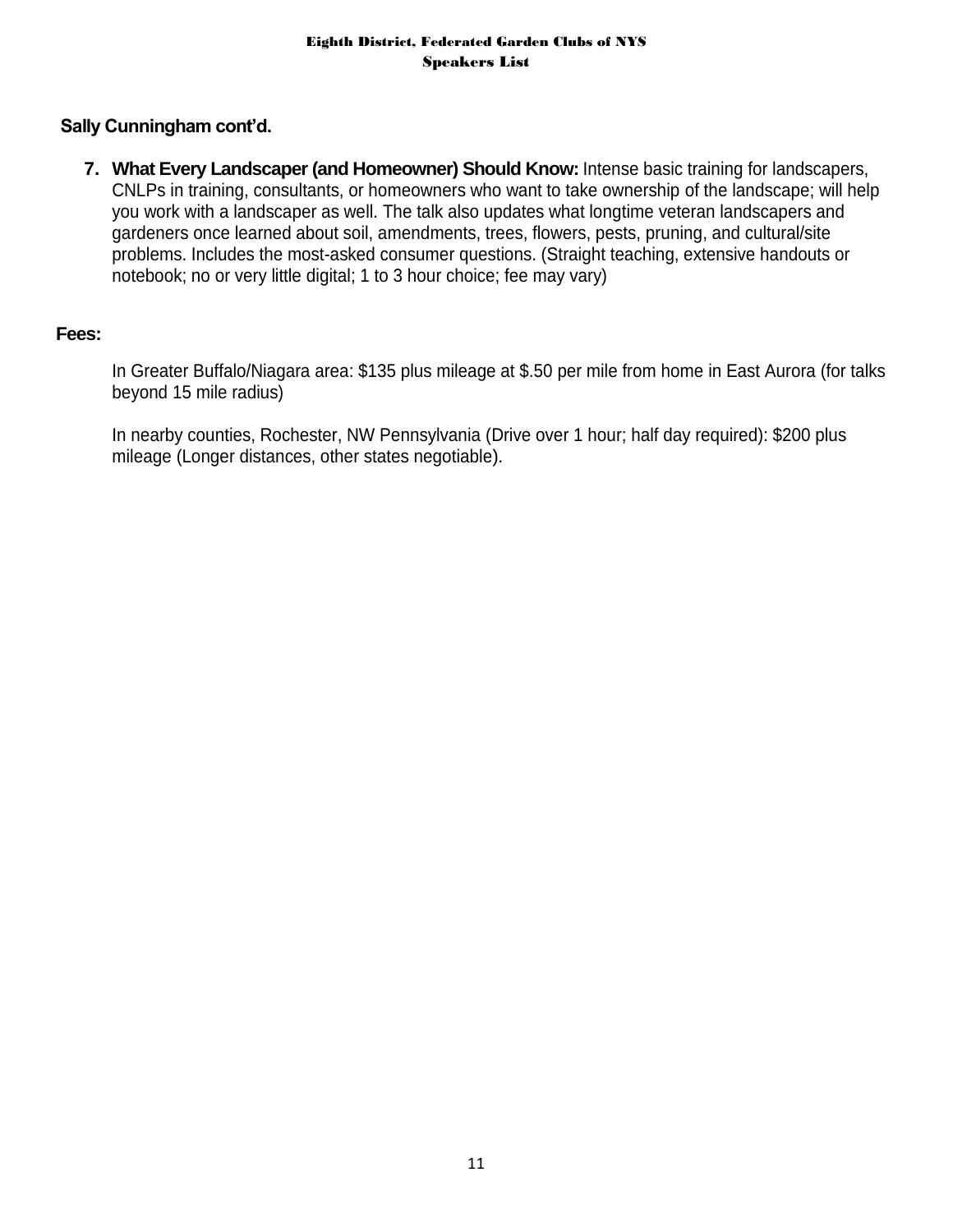**Name:** Dave Davis, Queen City Nursery **Address:** 4000 Harlem Road, Snyder, NY 14226 **Phone/s:** 716-839-2626; **E-mail:** none

**Credentials:** Owned Queen City Nursery for over 56 years

## **Topics/programs available:**

- 1. A Year in the Rose Garden
- 2. Lawns

**Fee/s and/or mileage:** \$85.00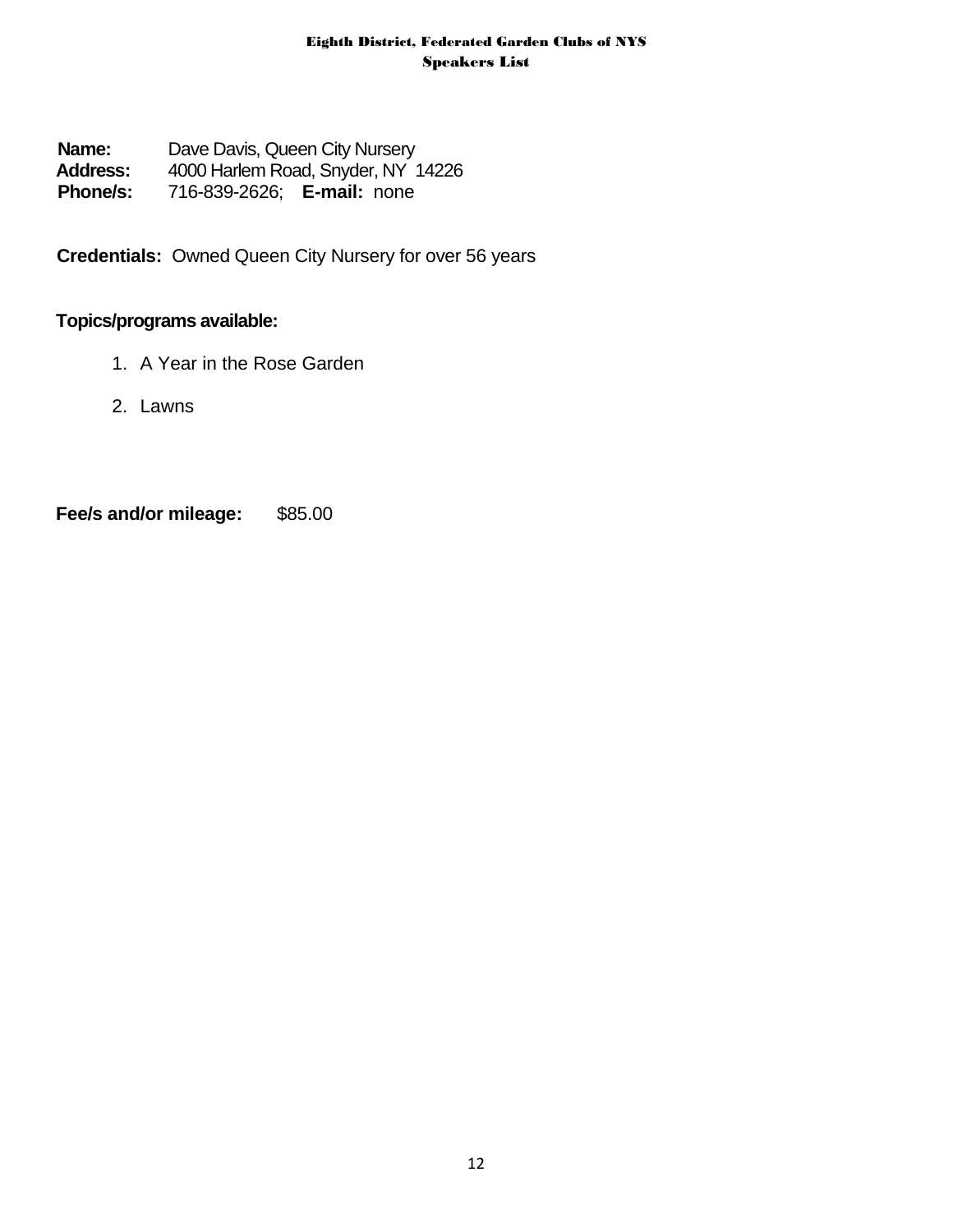## **Name:** Nell Gardner **Address:** Graycliff Estate, 6472 Old Lakeshore Rd., Derby, NY 14047 **Phone/s:** (716) 947-9217; **Nell's E-mail:** [ngardner@darwinmartinhouse.org](mailto:ngardner@darwinmartinhouse.org) **Group Tours E-mail: [grouptours@graycliffestate.org](mailto:grouptours@graycliffestate.org)**

## **Graycliff Estate Website:** [www.graycliffestate.org](http://www.graycliffestate.org/) **Darwin Martin Website:** [www.darwinmartinhouse.org](http://www.darwinmartinhouse.org/)

**Credentials:** Horticulturist Darwin Martin House and Graycliff Estate

**Topics/programs available:** The Graycliff Gardens, Cutting Gardens, Pruning and tools class, House and Garden Tours, others upon request

**Group Tours:** We offer group tours of the Martin House, so Garden Clubs could come here as a group and receive a discounted price. Those arrangements can be made through **Evan** who coordinates the Tours **(716) 947-9217 or at the group tour e-mail listed above**. The tour will allow us to answer questions about the gardens and integrate the Landscape aspects throughout the tour, especially in relation to the architecture and intent of Wright's design.

**Group Class: Sharpest Tool in the Shed:** Lecture and sharpening demonstration to gain a comprehensive understanding of the "tools of the trade." Learn how modern technology has changed gardening since the turn of the last century, and get tips to strengthen your gardening skills.

**Price:** Priced at booking, to be determined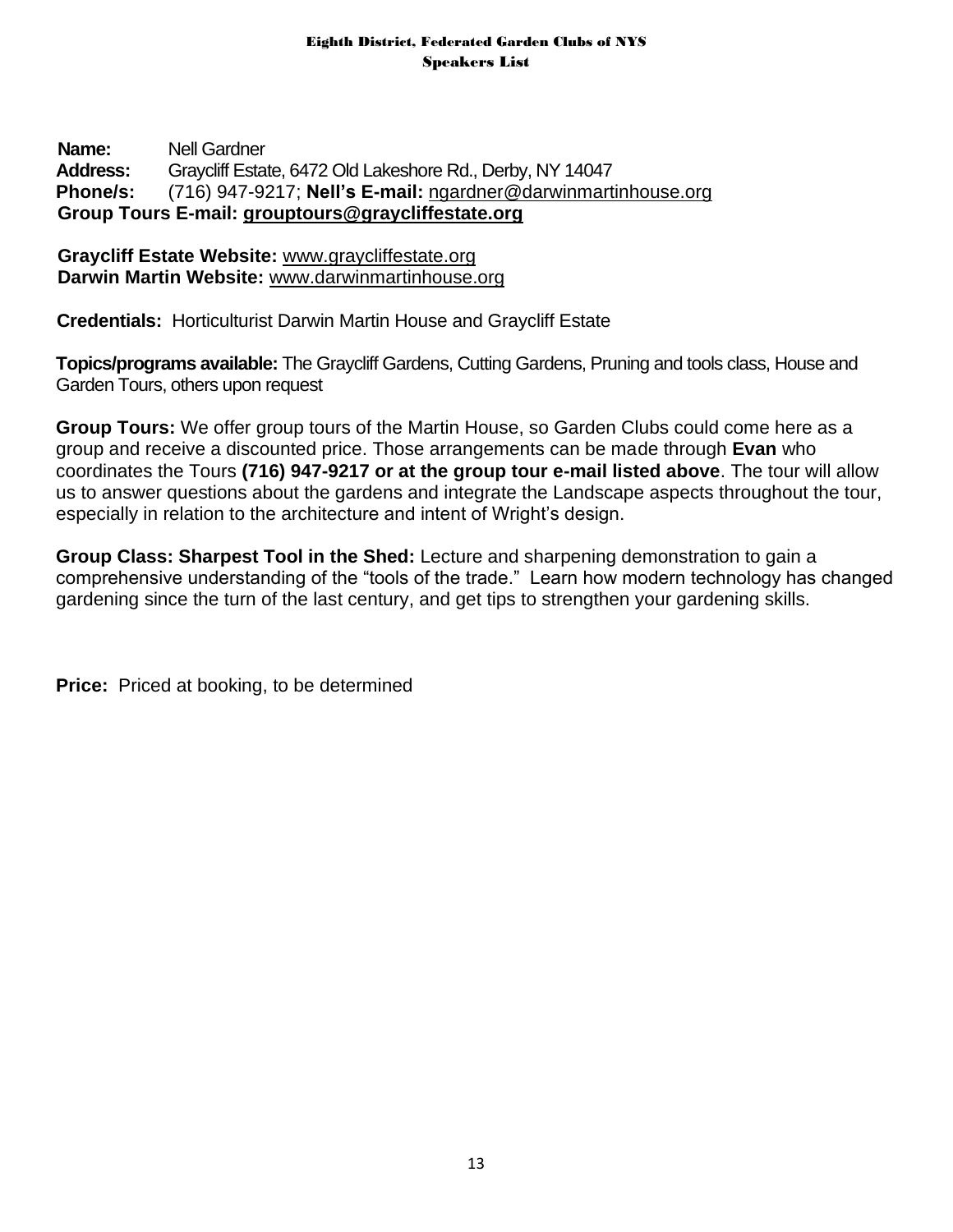**Name:** Colleen Gaskill, Landscape Design Specialist **Address: Phone:** 716-628-9023 **E-mails:** [cghummingbird7@gmail.com](mailto:cghummingbird7@gmail.com) or [colleen@adamsnuseries.com](mailto:colleen@adamsnuseries.com)

## **Credentials:**

## **Topics/ Programs**

- 1. Butterfly Garden
- 2. Garden Paths
- 3. Grass Gardens
- 4. Kids Garden
- 5. Ponds
- 6. Pruning
- 7. Putting Your Garden to Bed
- 8. Sitting Garden

**Fee and /or mileage:** \$75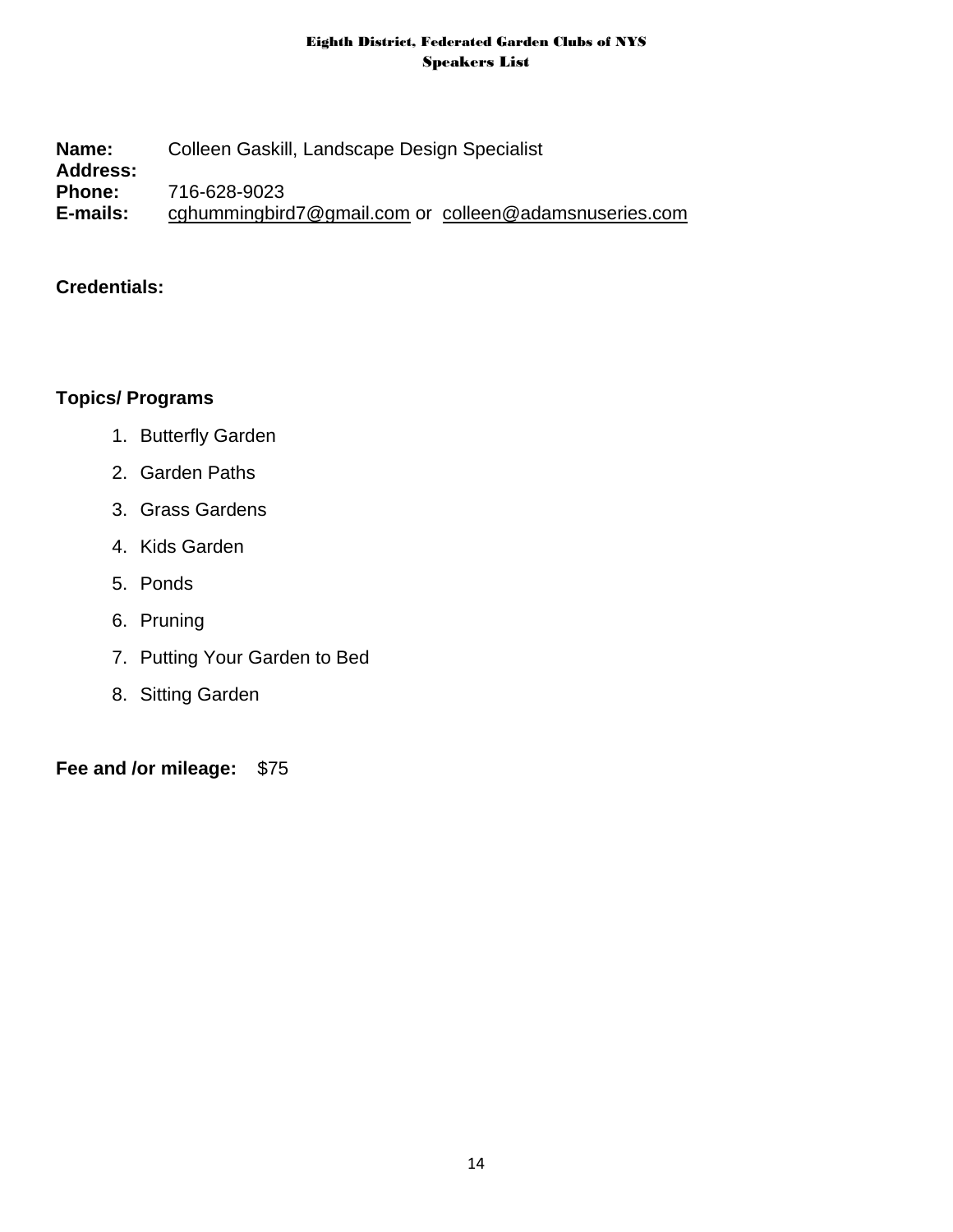**Name:** Albert J. Gilewicz **Address:** 191 Huxiey Drive, Snyder, NY 14226 **Phone:** 716-839-4508; **Cell:** 716-523-9887; **E-Mail:** [ajgilewicz@gmail.com](mailto:ajgilewicz@gmail.com)

#### **Credentials:**

BS Civil Engineering - Union College, Schenectady NY; MBA Loyola University, Chicago, IL

35 years of practical environmental experience providing consultation to individuals and major corporations. Instructor of hands-on practical environmental courses for all skills & ages.

**Topics/Programs Available:** All programs presented at garden club meeting location.

## **The Garden Revolution: A Call to Trowels:**

Designed specifically for the home gardener, this presentation focuses on the potential impact 90 million gardeners in the United States could have on climate change following the concept of "think global and act local". Even if you do not believe in climate change, this compelling presentation will prompt you into action and in the process show you how you can save money at the same time. Attendees are encouraged to bring at least one family member, relative or neighbor to understand how the active gardener's close relationship with nature can help solve what is predicted to be the largest problem facing the world in the near future. You will walk away with a list of actions easily taken to reduce your own carbon footprint. (35 minutes plus Q&A)

## **What is Your Carbon Footprint?**

Not a day goes by without some media outlet discussing our carbon footprint and the consequences of failing to take action to reduce our carbon emissions. Severe weather conditions. Rising water levels in the oceans. Warmer summers. 97% of all scientists believe that mankind's carbon footprint may be at the core of these environmental impacts.

Whether you believe in climate change or not, this presentation will explain what makes up your carbon footprint and more importantly, practical actions you can take while saving money and maintaining your current lifestyle. This presentation will provide you with the ability to complete an inventory of your current carbon footprint, identify areas to reduce your carbon footprint and calculate your individual monetary savings. All attendees will be provided with a small take home booklet as a guide through the process and to monitor progress. (60 minutes w/5 minute break plus Q&A)

| <b>Fee Structure:</b> | The Garden Revolution: A Call to Trowels<br>What is Your Carbon Footprint? |                                                     | \$40<br>\$50 |
|-----------------------|----------------------------------------------------------------------------|-----------------------------------------------------|--------------|
|                       | <b>Mileage Surcharge:</b>                                                  | Erie Co.<br>Niagara Co. \$15<br>Chautauqua Co. \$20 | S O          |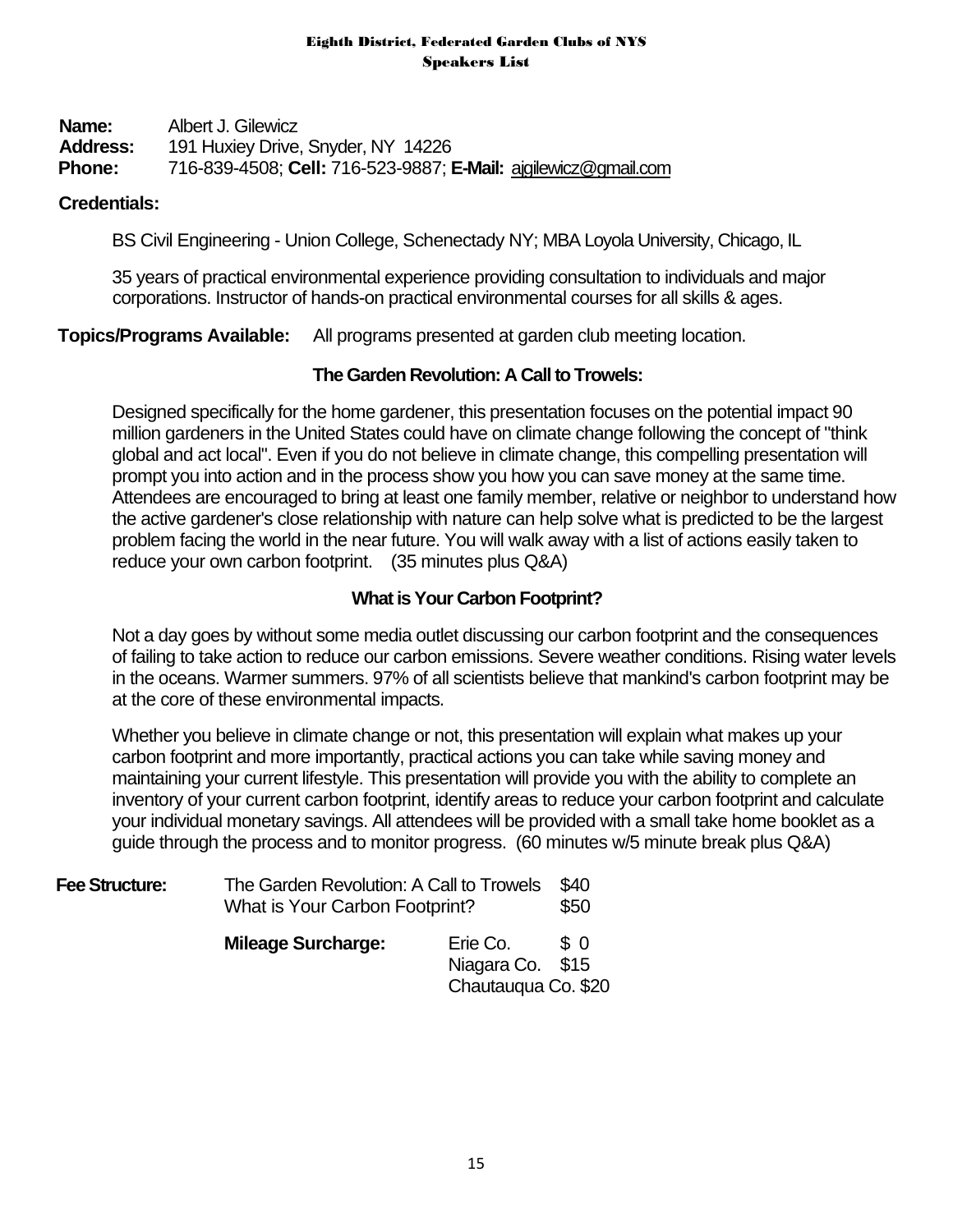| Name:           | Geri Hens                             |
|-----------------|---------------------------------------|
| <b>Address:</b> | Hens Honey Bee Farm, Pendleton, NY    |
| <b>Phone/s:</b> | 716-625-9322 or 716-439-0870: E-mail: |
| Website:        | www.henshoneybeefarm.com              |

**Credentials:** VP WNY Honeybee Producers Association, 1999-2009 Bee Specialist for Cornell Cooperative Extension - Niagara County

## **Topics/programs available:** Pollinators

**Fee/s and/or mileage** \$75.00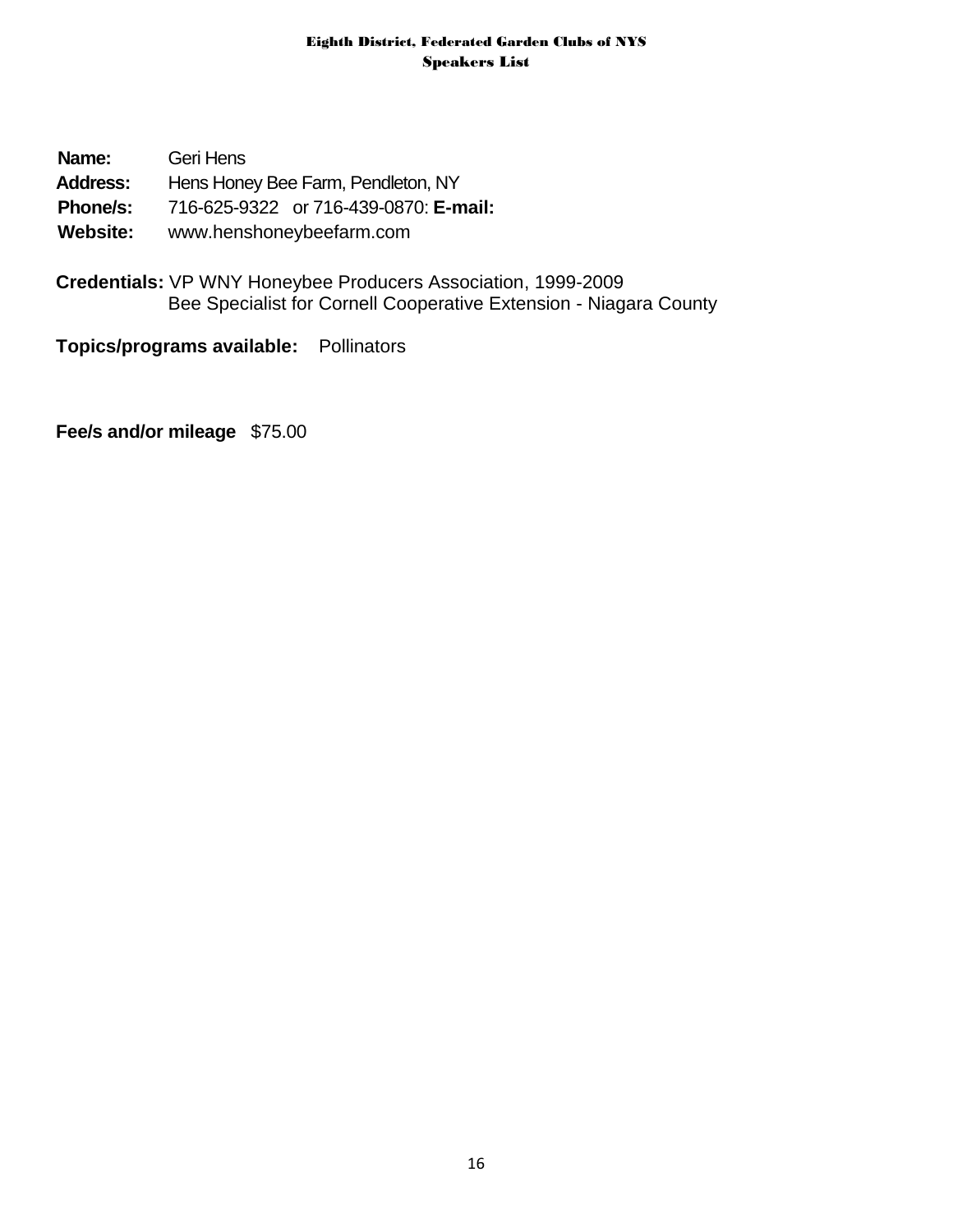**Name:** Conrad Jason **Address:** 9415 Steffi Drive, Angola, NY 14006 **Phone:** None; **Email:**  $i$ <u>aslife@verizon.net</u>

**Credentials to be noted:** Naturalist, Coordinator for NYDEC Water Assessment Program, Coordinator for NYDEC Environmental Programs (PTL), Cornell University online courses on climate change, teach numerous wildlife and computer workshops.

## **Topics/Programs with titles:**

- 1.Bird ID and Migration
- 2.Bugs/ insects, pollination, pollution,
- 3.Native plants
- 4. Climate change
- 5. Wildlife photography
- 6. Soil bio and roots, symbiotic and fertilizer in the garden

I have a number of PowerPoint presentations and can design a workshop to meet your group's needs.

**Speaking/Workshop Fee & mileage fee if applicable:** No fee if roughly15 miles from Town of Evans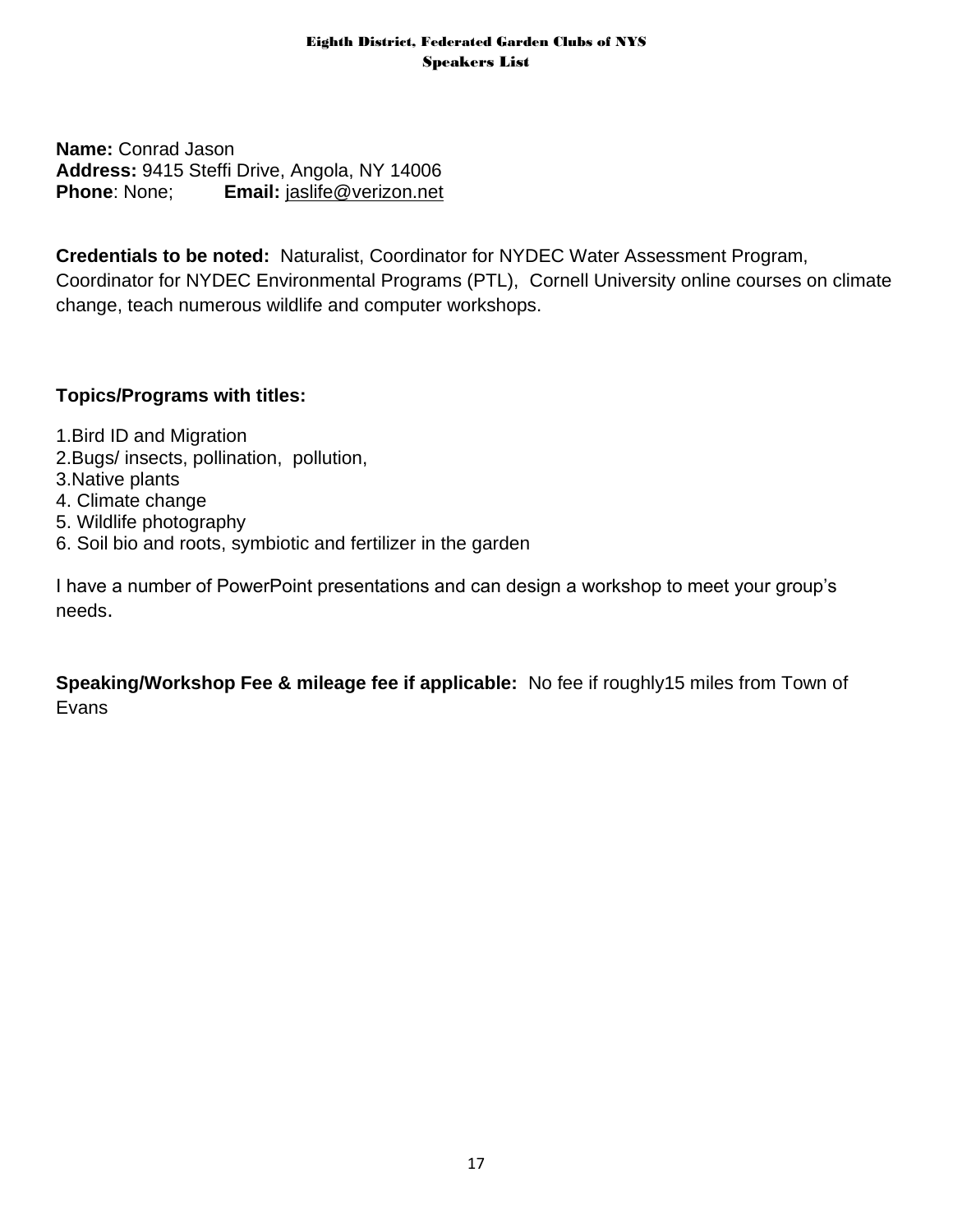**Name:** Dorothy Julius **Address:** 3770 Bowen Road Lancaster, NY 14086 **Phone:** 716-681-1473; **E-mail:** [dorothymjulius@gmail.com](mailto:dorothymjulius@gmail.com)

## **Credentials to be noted:**

Co-owner of Along Garden's Path, a family owned, home-based business specializing in pressed flower and leaf designs; Winner of numerous awards in floral designs at Letchworth Arts and Craft Show 2002, 2003, 2006, 2007; Hilton Apple Festival 2009, Best of Show 2006; Recipient of FGCNYS 2001 Member Award of Honor in Design; FGCNYS District VIII 2007 Advisory Council's Leadership Award.

**Topics/programs available:** I can tailor my programs to fit the needs of your clubs including demos and workshops. My programs include:

- 1. Basic Flower Arranging
- 2. Holiday Designs (Easter, Thanksgiving, Christmas)
- 3. Small and Miniature Designs
- 4. Nature's Reflections Designs Inspired by Nature (Demonstration only)
- 5. Christmas Naturally Demonstration of decorating for the holiday using natural materials. Ideas for making ornaments included.
- 6. Think Green, Think Spring Eco-friendly program using natural material to decorate your home, recycling tips and gardening tips (Demonstration only)

**Fee/s and/or mileage: \$65.00** 

Depending on location, mileage may be an additional cost.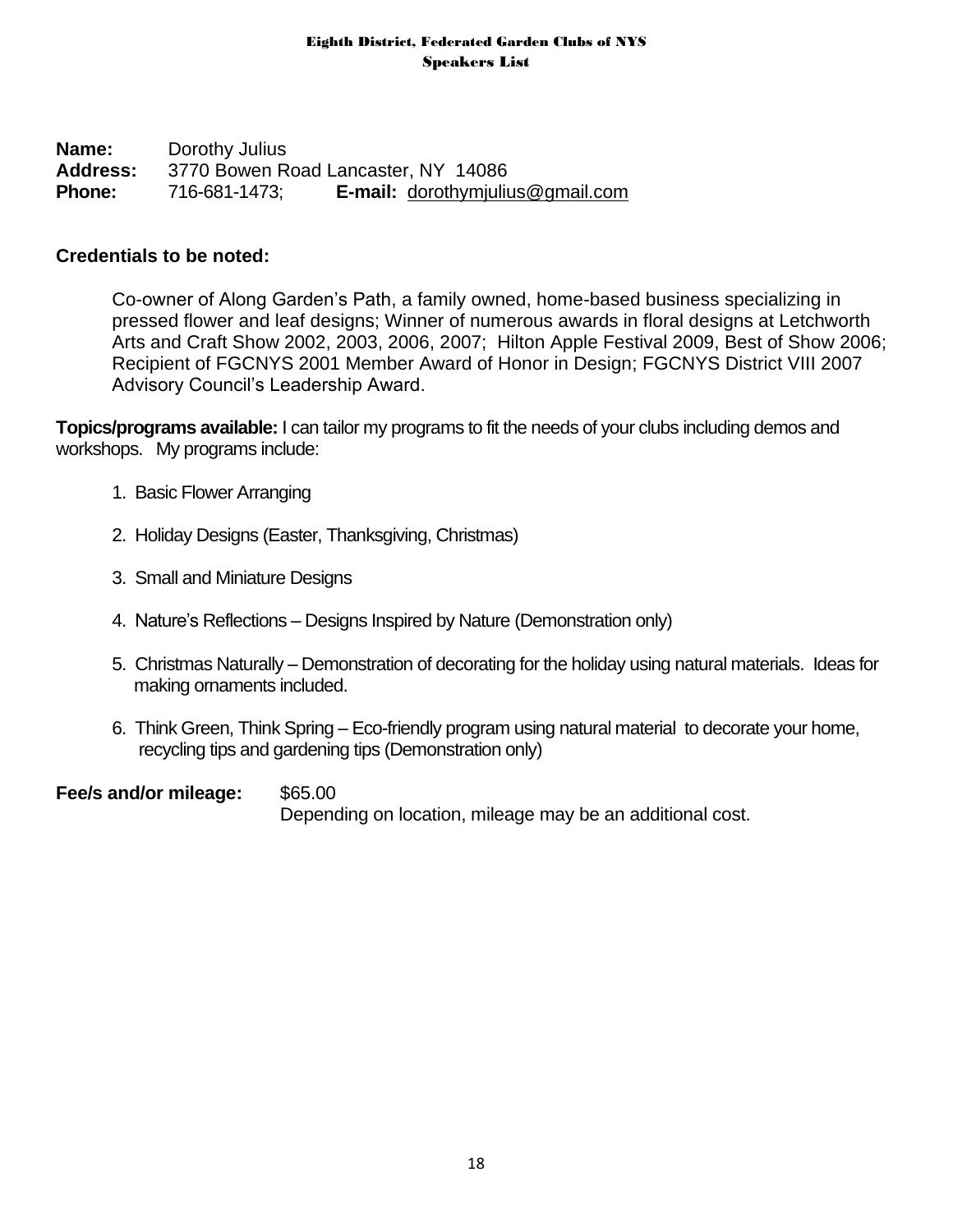**Name:** Maryann Jumper **Address:** 2703 Colvin Blvd., Tonawanda, NY 14150-4406 **Phone/s:** 716-435-3412; **E-mail:** [mjump50@gmail.com](mailto:mjump50@gmail.com)

## **Credentials:**

Retired educator 33 years in the Williamsville Central School District Federated Garden Club member 40 years Traveled to over 60 countries 38 states

## **Topics/programs available:**

PowerPoint presentations on the following topics;

- 1. Federated Garden Clubs Demystifying the Organization
- 2. W.A.F.A\* Flower Show Boston, MA in 2011
- 3. W.A.F.A Flower Show,\*\* Dublin, Ireland 2014
- 4. Butchart Gardens, Victoria, British Columbia, Canada
- 5. Keukenhof Gardens, Lisse, Holland

\*World Association of Flower Arrangers \*\*Will be ready for viewing in fall of 2014

**Fee/s and/or mileage:**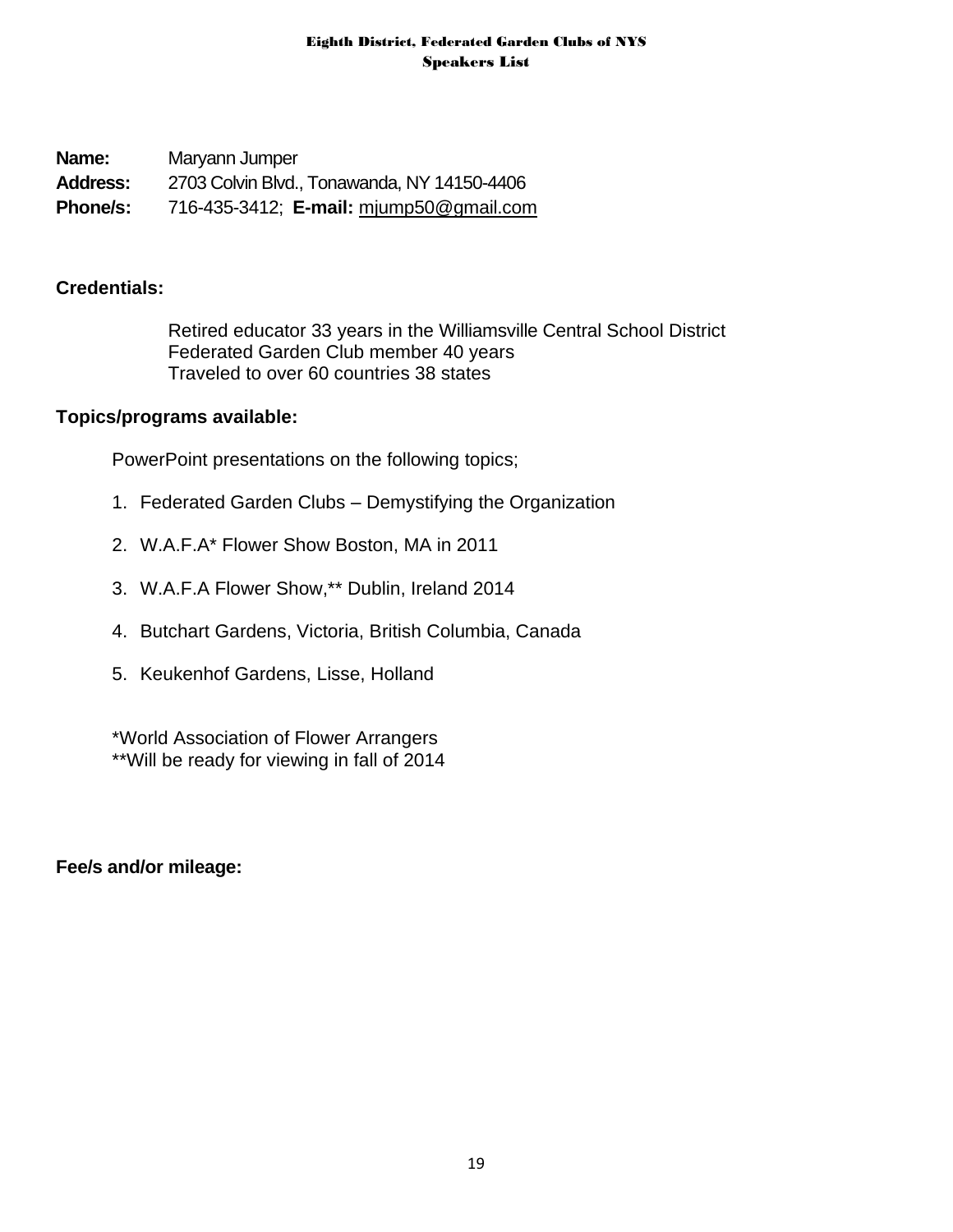**Name:** Nancy Kalieta **Address:** 3166 Clearview Way, Blasdell, NY 14219 **Phone:** 826-7462; **Cell** 435-4711; **E-mail:** [nancyk212@aol.com](mailto:nancyk212@aol.com)

## **Credentials:**

MS in Education, taught for 34 years; Volunteer coordinator Buffalo & Erie County Botanical **Gardens** 

## **Topics/programs available:**

**1. Victorian Language of Flowers** (PowerPoint slideshow) approx. 45-50 min. Brief summary of Queen Victoria's life Presentation of Victorian homes and fashions Discussion of social mores and courtship Use of tussie-mussies to express sentiment Flowers and their meanings Legends associated with flowers

**2. Famous Crystal Palaces** (PowerPoint slideshow) approx. 45-50 min.

Visual tours of Phipps Conservatory, Longwood Gardens, Sonnenberg Gardens Conservatory of Flowers, U.S. Botanic, Mitchell Park, Fairchild Gardens, Crystal Bridge and Brooklyn Botanic Gardens.

History of greenhouses and problems facing them today

**Fee/s and/or mileage:** \$50; Mileage negotiated over 25 miles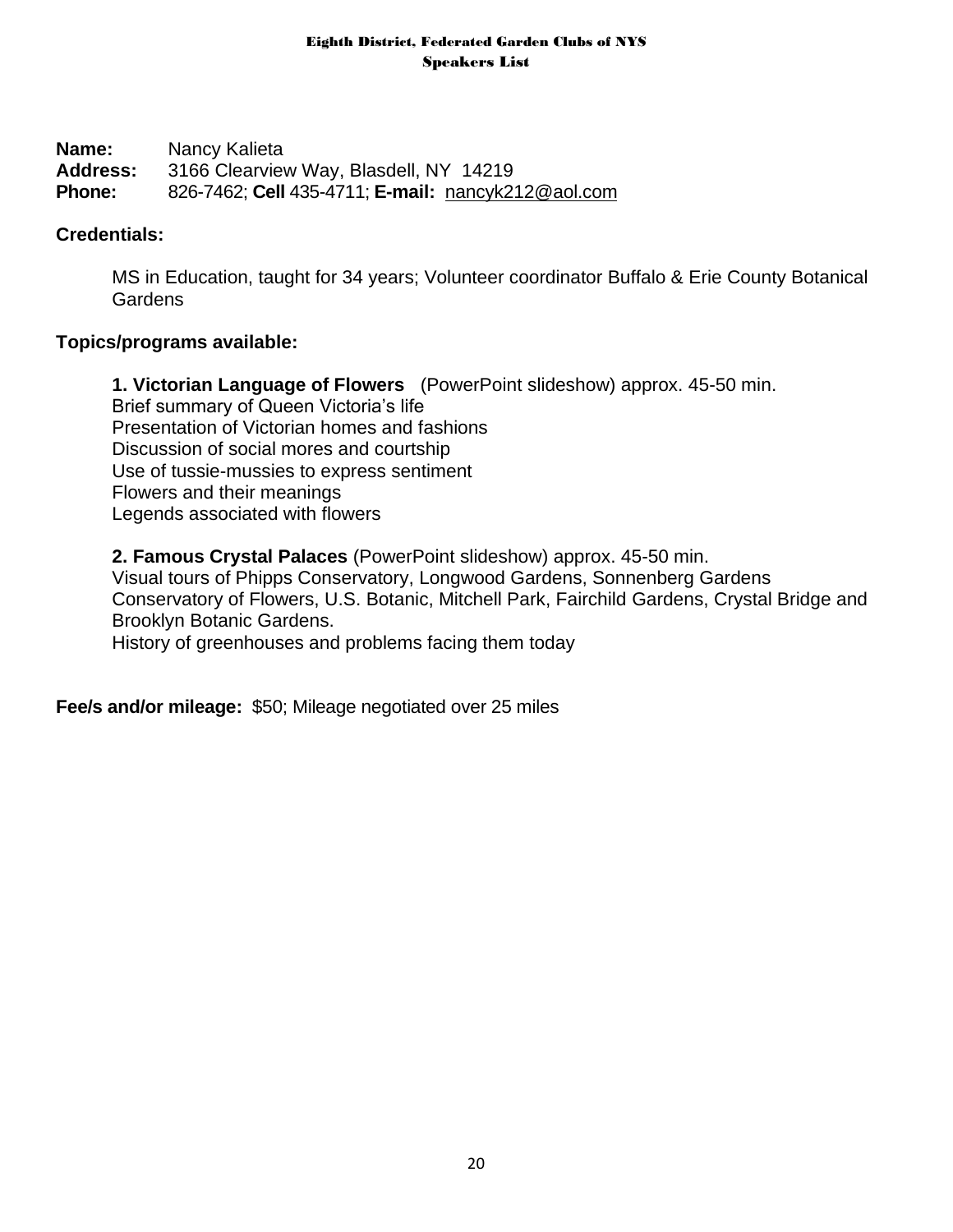**Name:** Claudia Kolbe-Hawthorne **Address:** 3 Beale Avenue/ Cheektowaga, New York 14225-2008 **Phone:** 716 491-5549, cell E-mail: [hdhckh@msn.com](mailto:hdhckh@msn.com)

## **Credentials/Expertise:**

Horticulture, Niagara County Master Gardener

## **Topics/programs available:**

- Spring garden: The spring garden, boasting an extensive array of bulbs has been featured in the Buffalo-Niagara Gardens digital magazine PowerPoint presentation on tulips available
- Summer garden: The Summer Garden is a Buffalo-Niagara Gardens Open Garden which has been a stop on several bus trips.
- Roses PowerPoint presentation
- Personalized group tours.

**Fee/s and/or mileage:** Negotiable fee. No fee for travel expenses.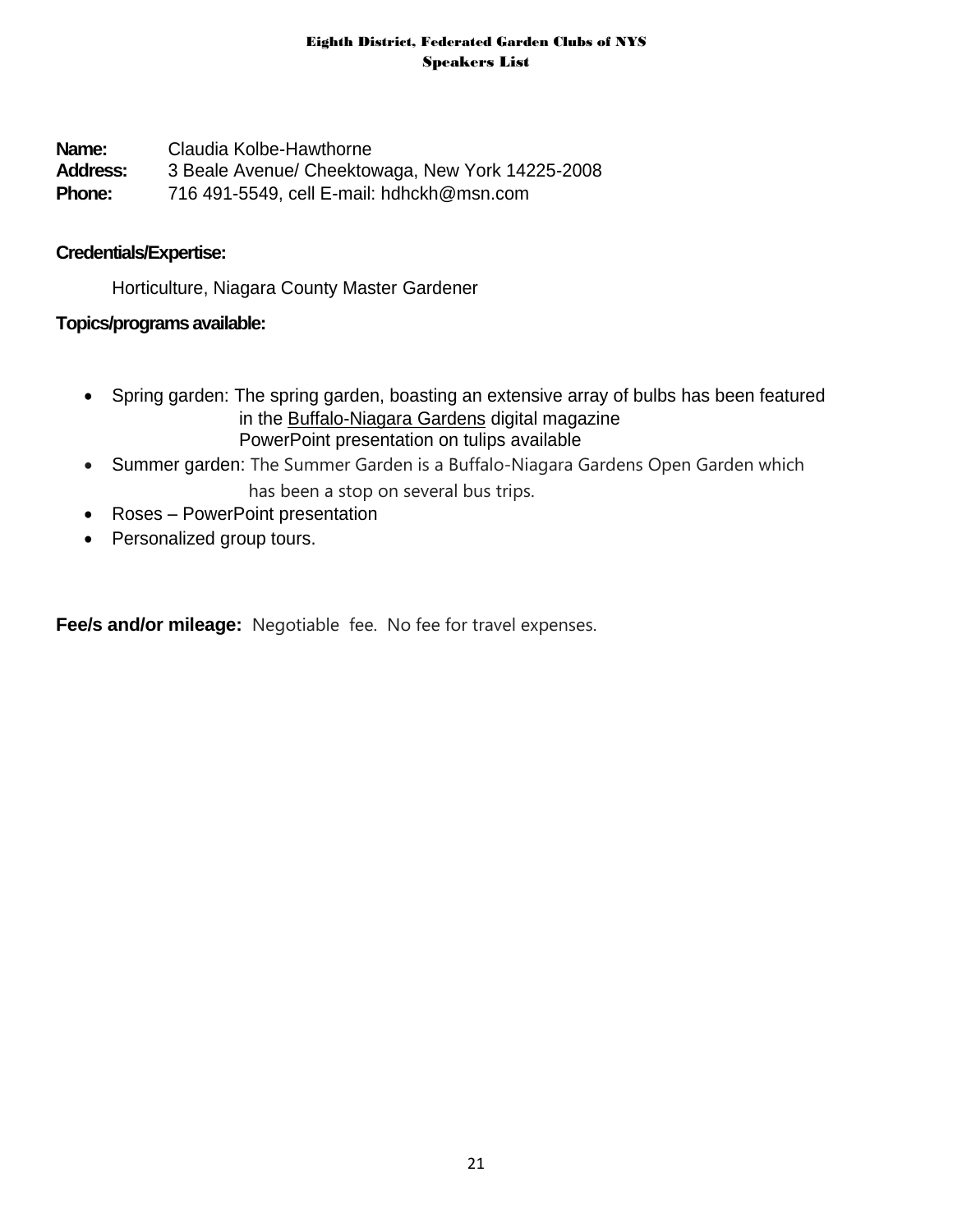| Name:           | Donna Lipowicz                                         |
|-----------------|--------------------------------------------------------|
| <b>Address:</b> | 88 Basswood Dr., Buffalo, NY 14227                     |
| <b>Phone/s:</b> | Phone: 716-479-7698; E-mail: ladysliper@roadrunner.com |

## **Credentials:**

Second year Student Judge for the American Orchid Society, studying at the AOS Judging Center in Toronto, Canada; judged shows all over Canada, New York, Ohio, Michigan, Florida, and Pennsylvania; 20 years of growing and showing orchids; own a collection of approximately 100 orchids including Ladyslippers, Vandas, Phalaenopsis, and Cattleya's.

I am a member of the Niagara Frontier Orchid Society which has the great privilege of not only caring for the orchid collection at the Buffalo and Erie County Botanical Gardens, but holding two orchid shows per year in February and November at the beautiful century old Victorian style tridomed glass conservatory in South Park.

## **Topics/programs available:**

PowerPoint Presentations (I have my own projector would need a screen or a wall.)

- 1) Orchids for Everyone: Easiest Ones to Care For.
- 2) Antelope Dendrobiums
- 3) Paphiopedilum sukhakulii

Hands-on Workshops:

1) How to Repot an Orchid

2) How to Mount an Orchid

I could prepare something in particular if there was a request, with some lead time of course.

**Fee/s and/or mileage:** \$75; mileage for travel over 20 miles from (South Cheektowaga)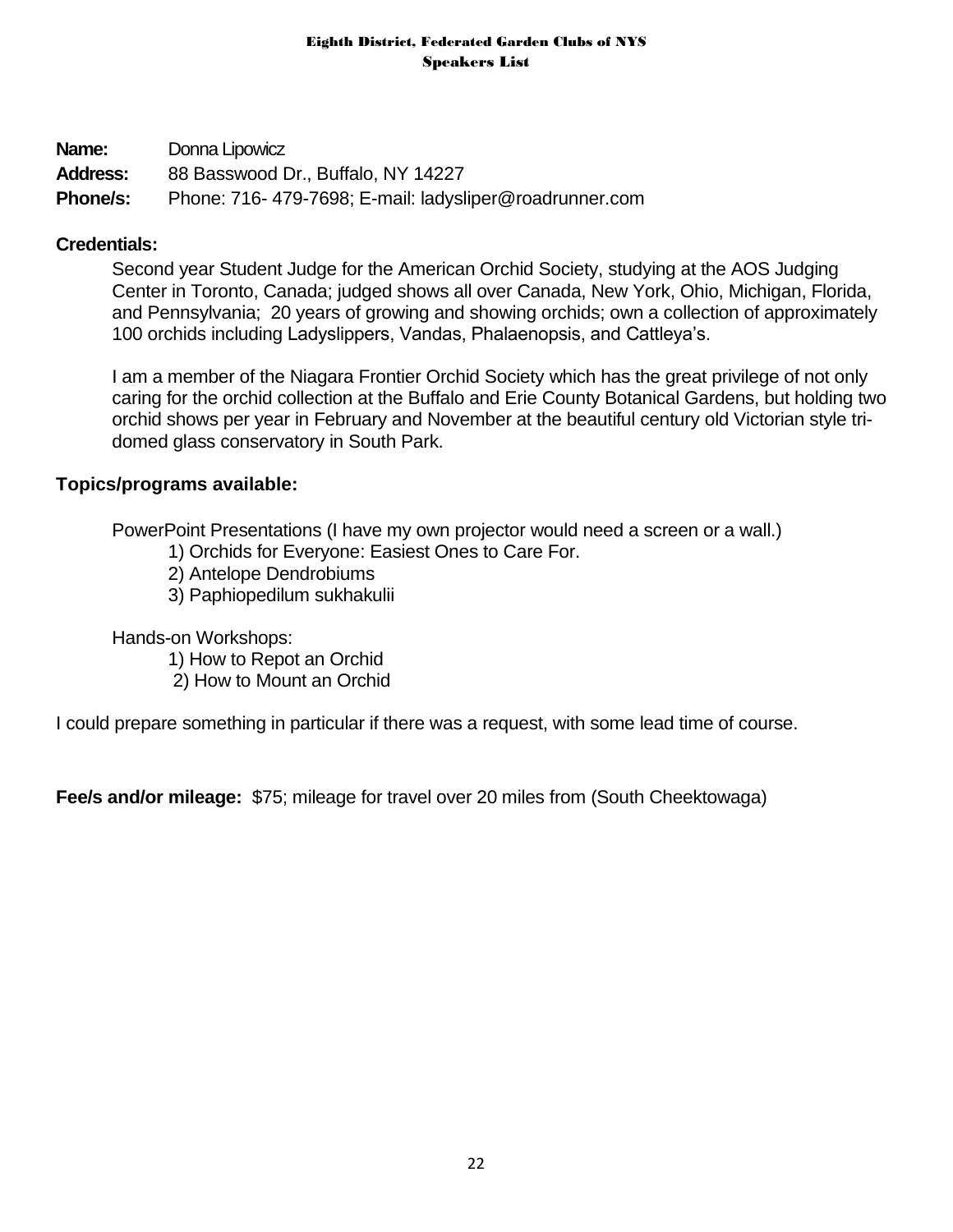**Name:** Joe Manuel **Address:** 3876 Lynn Dr., Orchard Park, NY 14127 **Phone:** 716-649-7118; **E-mail:** [trmanuel@aol.com](mailto:trmanuel@aol.com)

## **Credentials:**

Master Gardener, Cornell Cooperative Ext., Erie Co.; past president of Master Gardeners; Erie County's "Master Gardener of the Year" for 1999; gardening teacher at West Seneca Adult Education Program.

## **Topics/programs available:**

- **1. Saving Seeds & Successfully Germinating Them:** Identify seeds to save, when, how to dry & store them for the winter and then in Spring, when & how to germinate & grow them successfully.
- **2. Container Gardening & Raised Beds:** Advantages, what to plant in them, watering, location and containers on posts for a WOW effect.
- **3. Organic Gardening:** Advantages, composting, red worm bins-pros & cons; investment, ongoing care.
- **4. Roses-You Can grow Roses or Better Ones with This 12 Step Plan:** What to buy-bare root or potted, zone, plant in containers or in the ground, soil preparation, pruning, pests & disease, feeding, watering, sources.

**Fees and/or mileage:** I really don't charge as it is giving back to the community what I have been given and enriched with.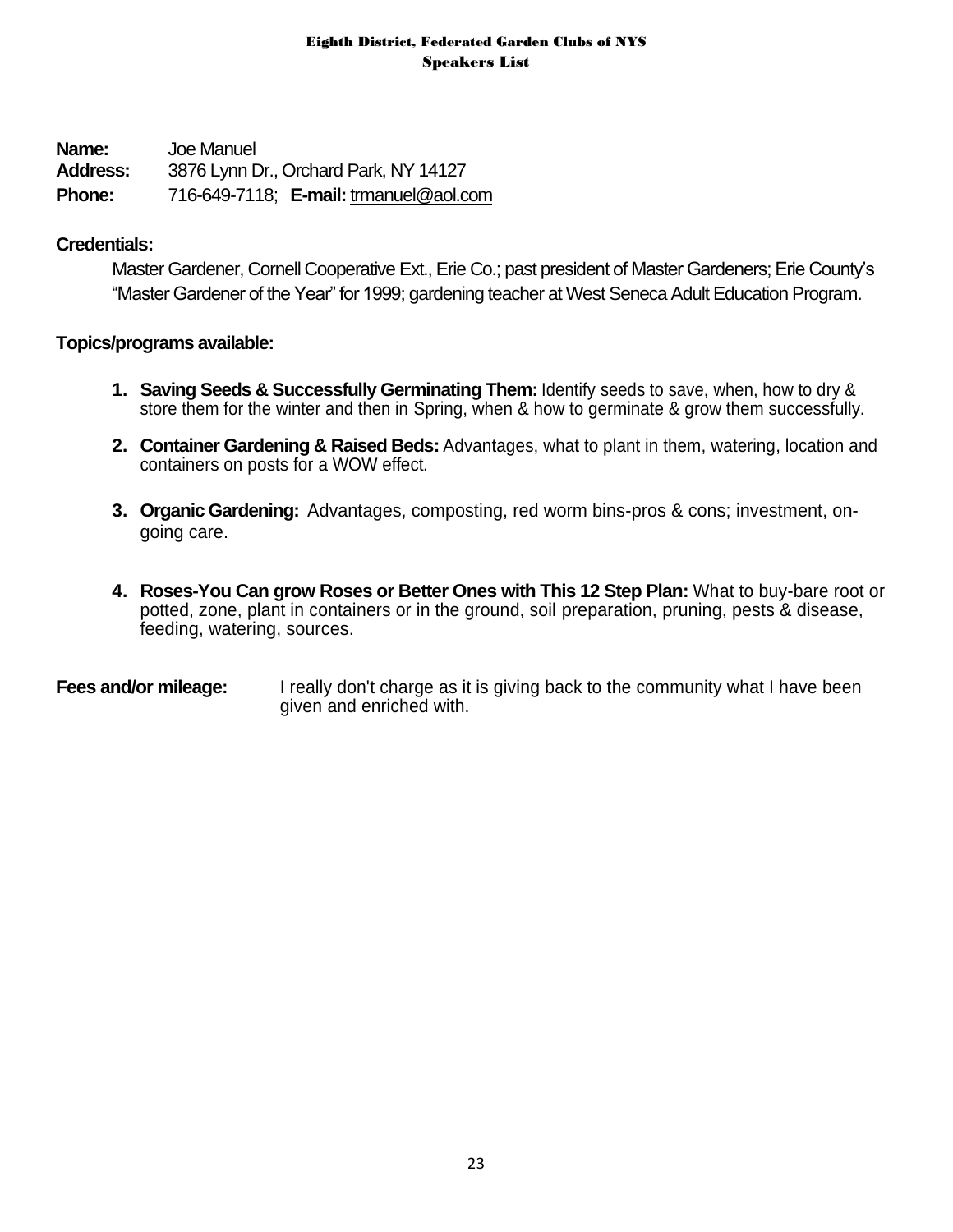**Name:** Master Gardeners of Erie County Speakers Bureau Larraine Van Slooten, Coordinator, Outreach Speakers Bureau **Address:** Cornell Cooperative Extension 21 South Grove St. East Aurora, NY 14052 (716) 652-5400 **Phone:** 716.652.5400 ext. 177 **Email:** sin2@cornell.edu or mgerie@cornell.edu

## **Credentials:**

Looking for speakers for your garden club? Master Gardeners of Erie County can provide a speaker on most any gardening related topic. Our members have received comprehensive training, have access to current research from Cornell University, and keep up to date on a variety of topics of interest to gardeners.

We can also customize a presentation to a particular topic or area of interest to your Garden Club. We welcome your interest and are happy to answer any questions you might have.

## **Topics/programs available:**

- A Visit to English Gardens
- Beyond Impatiens: Using Annuals in the Garden
- Caring for Houseplants, Identifying Plant Problems
- Creating Color Combinations in Containers
- Emerald Ash Borer: Choosing Replacements for Lost Trees
- Fragrance in the Garden
- Good Bugs, Bad Bugs: Organic Gardening & Integrated Pest Management
- Herb Gardening
- Hypertufa Containers
- Monarch Madness: Attracting Pollinators to Your Garden
- Multiply & Divide: Making New Plants for Your Garden
- Native Plants for Western New York Gardens
- Perennials for Every Garden
- Seed Starting: Getting a Head-start in the Garden
- Soil, Compost & Mulch: Why Dirt Matters
- Spring/Fall Garden Maintenance
- Winter Sowing: Low cost planting in milk jugs

## **Fees/mileage:**

The suggested donation for Master Gardener speakers is \$50-75. All proceeds go to advance the programs and projects of the Master Gardeners, a program of Co**Error! Bookmark not defined.**rnell Cooperative Extension of Erie County (CCE Erie).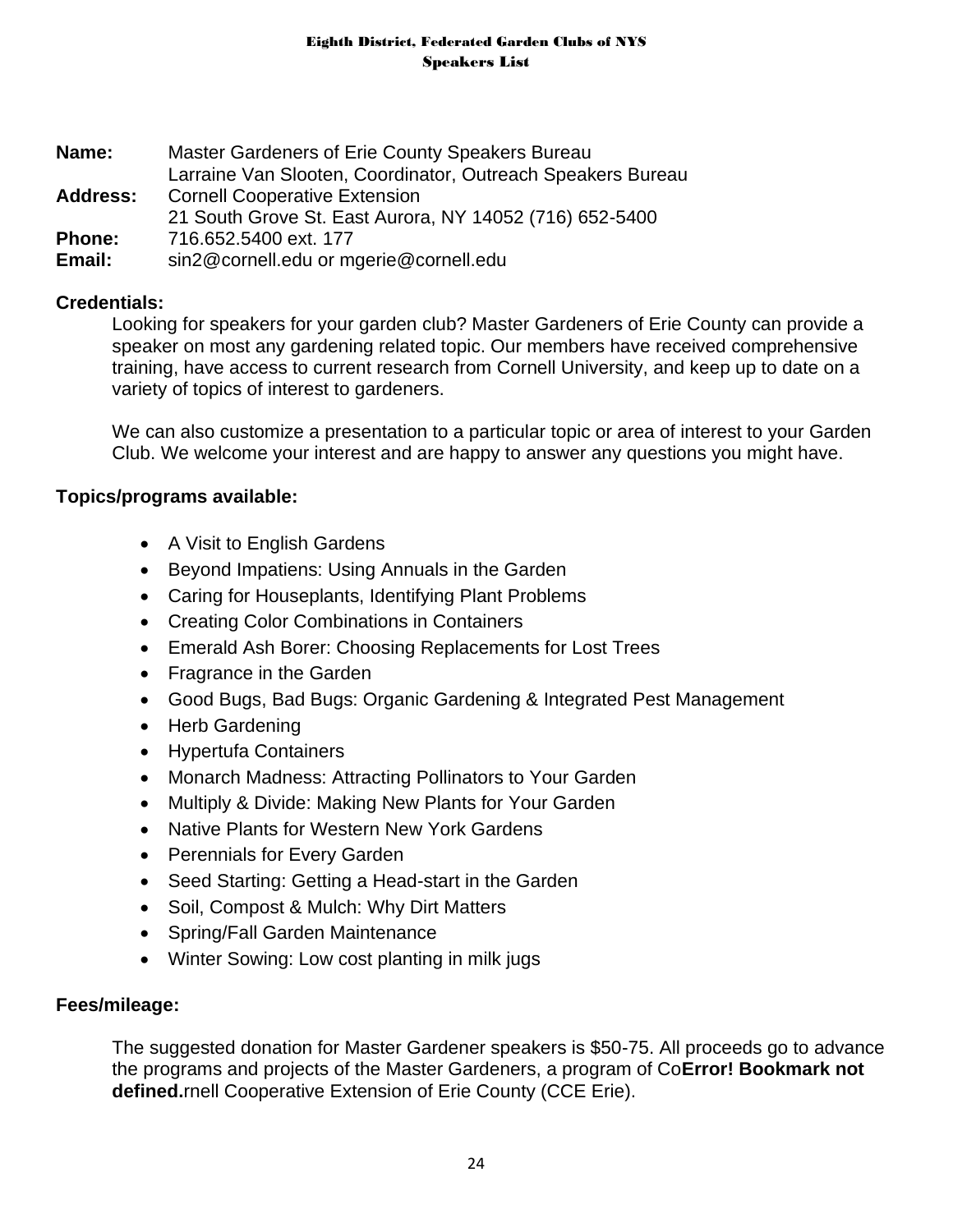## **Name:** Cathy McGovern, Owner Trillium's Courtyard Florist **Address:** 2195 Kensington Ave., Amherst, NY 14226 **Phone/s:** 716-839-2033 **E-mail:** [cathy.mcgovern@trilliumfloral.com](mailto:cathy.mcgovern@trilliumfloral.com)

## **Credentials:**

Has owned and operated Trillium's Courtyard Florist since 1980.

## **Topics/programs available:**

Call to discuss topics

**Fee/s and/or mileage:** Negotiable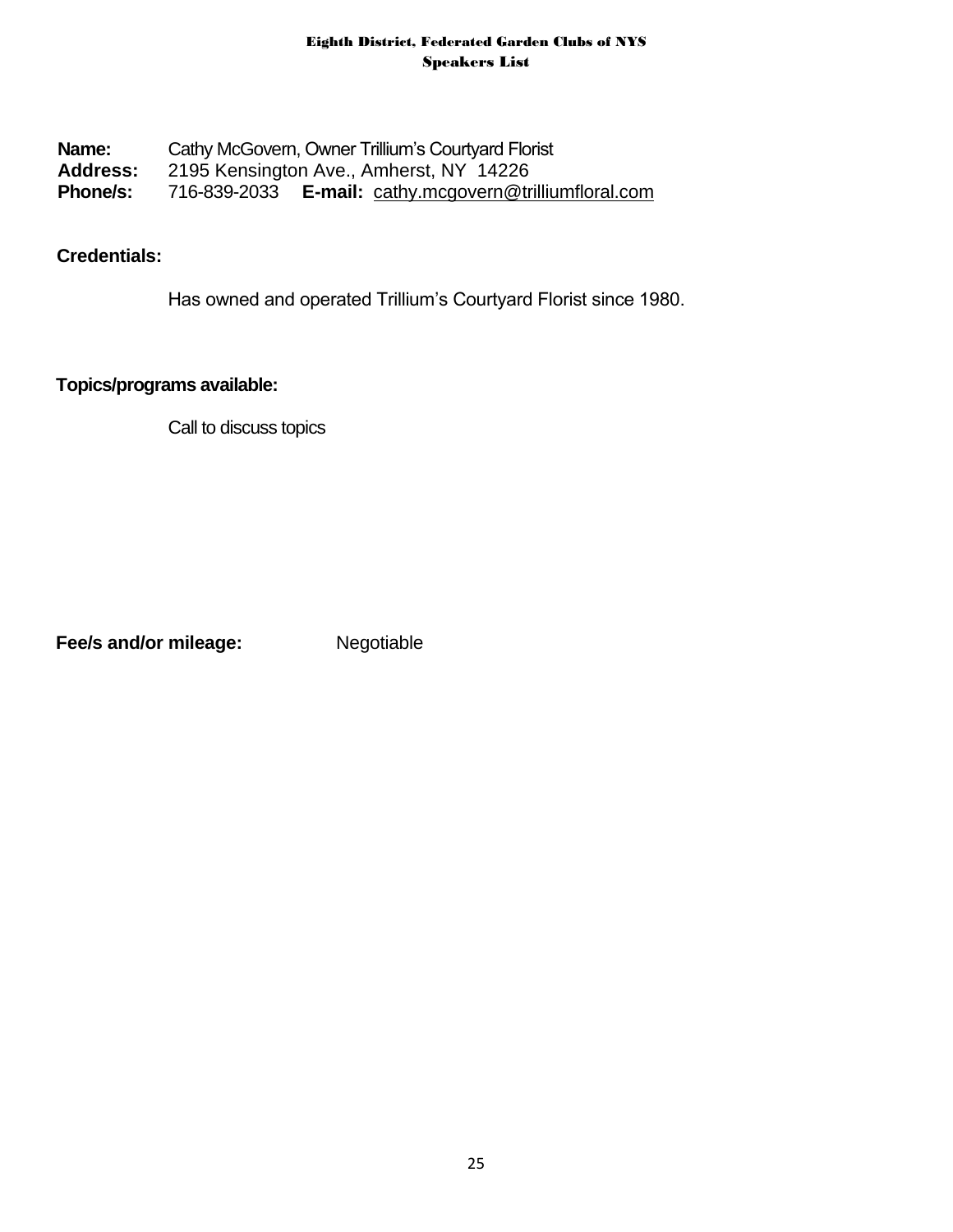**Name:** Julie Mc Indoo **Address:** 12200 Taylor Rd., Lawtons, NY 14091 **Phone/s:** 716-337-2531; **Cell:** 716-479-3552; **E-mail:** [j.mcindoo@att.net](mailto:j.mcindoo@att.net)

## **Credentials:**

Retired art teacher and life-long gardener with 18 perennial beds and a 66' x 100' picking garden on a 50 acre farm; studied to be a Master Gardener through Univ. of Guelph, Ontario, CAN; presently operating Mc Indoo Farms- Arts & Flowers giving adult education classes in watercolors and providing flowers for special occasions and weddings.

## **Topics/programs available:**

- 1. "How to Have a Continuous Blooming Garden" includes a 4 page handout of plants to grow in zone 4. Slides or computer projection
- 2. "How to Put Your Garden to Bed" Slides or computer projection
- 3. "Edible Plants, Flowers & Herbs" Slides or computer projection
- 4. "How to Be a Successful Artist" putting your garden first to create art
- 5. "Travels to Monet's Garden" Slides or computer projection
- 6. "Travels to Italy in the Tuscan Region" Slides or computer projection
- 7. "Travels to France Provence" Slides or computer projection

**Fee/s and/or mileage:**  $$100.00$  per lecture/slide presentation \$10.00 per person garden visits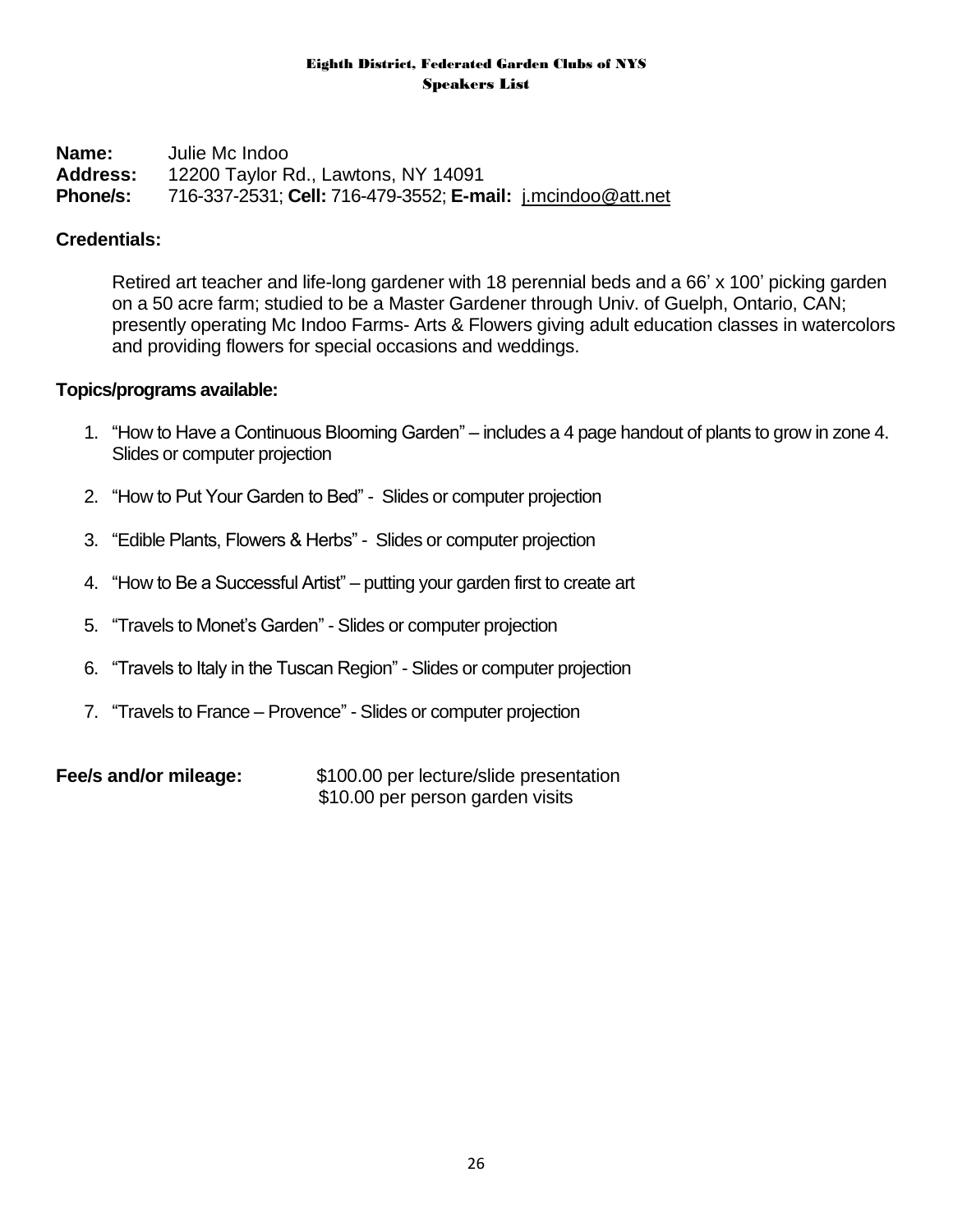**Name:** Carole Melnik, A Snails' Place **Address:** 6550 Seneca St., (between Transit and Jamison Rd) Elma, NY **Phone/s:** 716-652-3355; **E-mail:** [SPFlower@aol.com](mailto:SPFlower@aol.com) 

#### **Credentials:**

Floral design – Society of American Florists; 35 years in retail sales; frequent District 8 speaker

#### **Topics/programs available**:

You are invited to a shopping and instructional outing at **A Snails Place** with at least 12 guests but no more than 25. We provide refreshments from our gourmet section as well as a short, lively, floral demonstration in our design studio based on time of year and level of skill.

 Fun with Fruit Japanese Kenzans Holiday Easy Table Ideas

Early booking is advisable. Store hours: 11 am to 6 pm Call the store for more information. We'd love to have you visit.

#### **Fee/s and/or mileage**:

No charge for visiting the store Speaker fee for out-of-store programs is **\$50.00** Mileage for distance more than 25 miles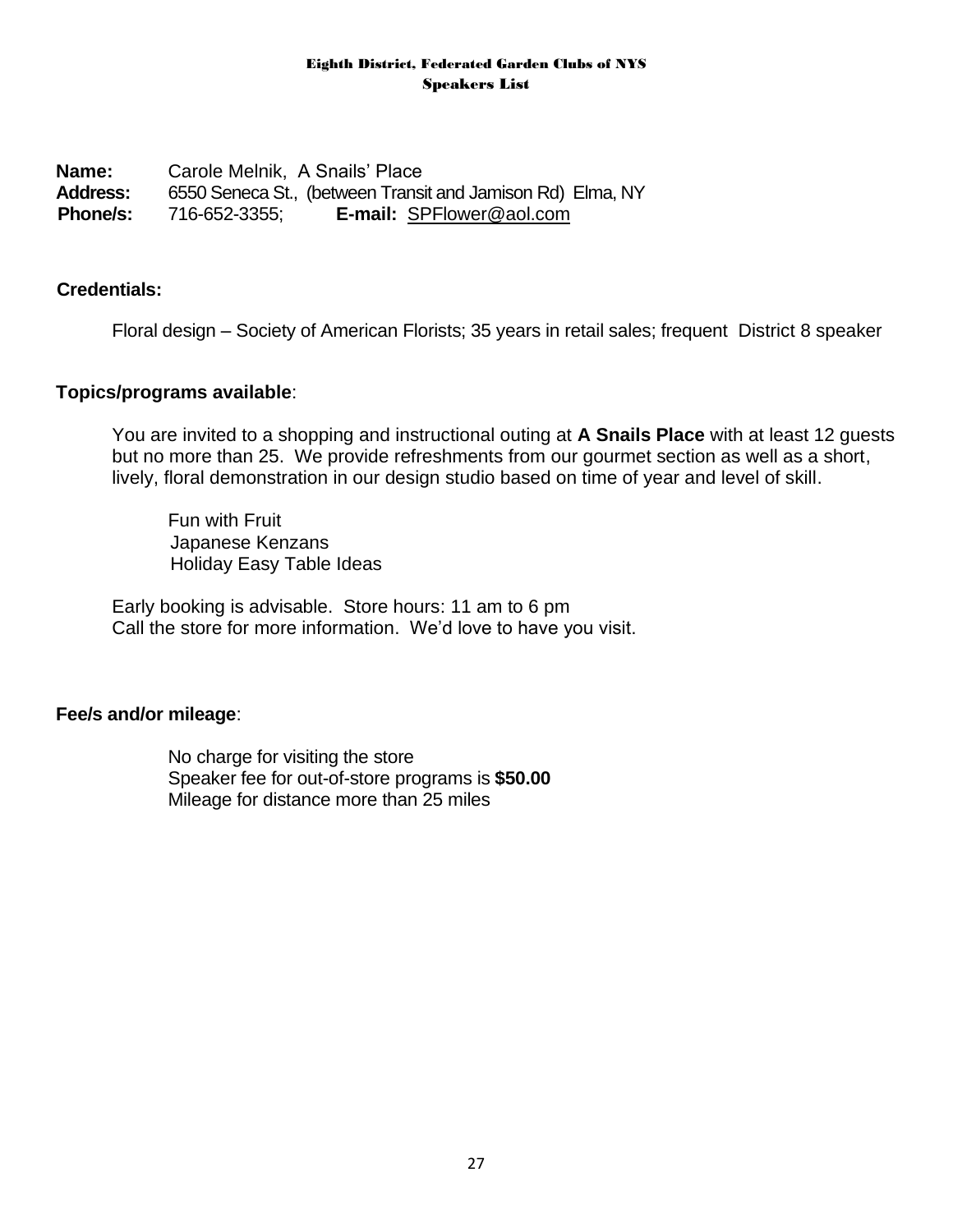**Name:** David Newman **Address:** 12645 Rt 78, East Aurora, NY, 14052 **Phone:** 716-652-9120 **E-mail:** newmiesbees@verizon.net

## **Credentials:**

Beekeeper since 2014. Currently manages about 20 bee hives in Erie, Wyoming and Cortland Counties in New York State. President of the Western New York Honey Producers Association (WNYHPA) – A local beekeeping club; [www.wnyhpa.org](http://www.wnyhpa.org/)

#### **Topics/programs available:**

All About Honey and Bees – Presentation gives an understanding of honey bees and their relationship to flowers. How bees make honey. What honey consists of and many uses of honey are discussed.

**Fee/s and/or mileage**: **\$65**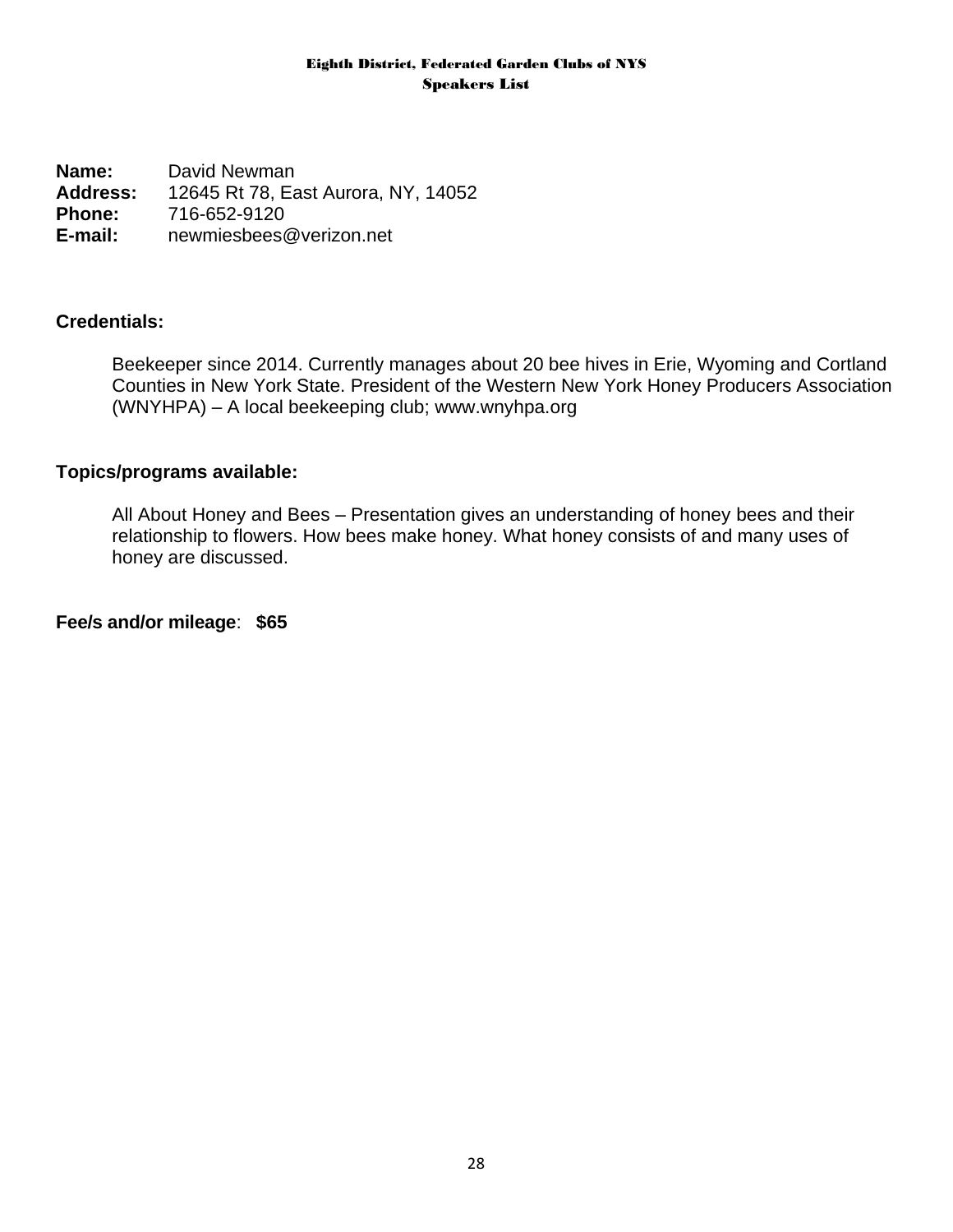**Name:** Robert Poczik **Address:** 8670 Howard Drive, Williamsville, NY 14221 **Phone/s:** 716-632-7617; **E-mail:** rpoczik@gmail.com

**Credentials to be noted:** M.S. in Education

**Topics/programs available:** Japanese Gardens; Frederick Law Olmsted

**Fee/s and/or mileage:** Negotiable (generally \$75)

- **Name:** Kathy Guest Shadrack
- Address: 8399 Zimmerman Road, Hamburg, NY 14075<br>**Phone/s:** 716-94-6167: Email: irisborer@aol.com (prefe

**Phone/s:** 716-94-6167; **Email:** irisborer@aol.com (preferred method of contact)

#### **Credentials:**

Currently Recording Secretary Hosta Society, board member Buffalo Botanical Gardens, and coauthor of *The Book of Little Hostas* (Timber Press). Kathy is an avid plantswoman collecting iris, hostas, daylilies, ephemerals, epimediums, ariseamas and many dwarf plants. She is a knowledgeable and engaging speaker.

#### **Topics/Programs available**

- **1. Honey, I Shrunk the Hostas:** 1 hour (slides) Based on *The Book of Little Hostas*. A review of small and mini hostas, their shapes and colors that are available in the market; where to display them to best advantage, and special cultural needs including winterizing. Mike Shadrack helps with this talk.
- **2. Shady Characters:** 45 Min. There is more to the shade garden than hostas. Consider the lesser known shade tolerant plants; epimediums, ariseamas, disporiums and ephemerals. An overview of plants that are not difficult but may not be commonly grown.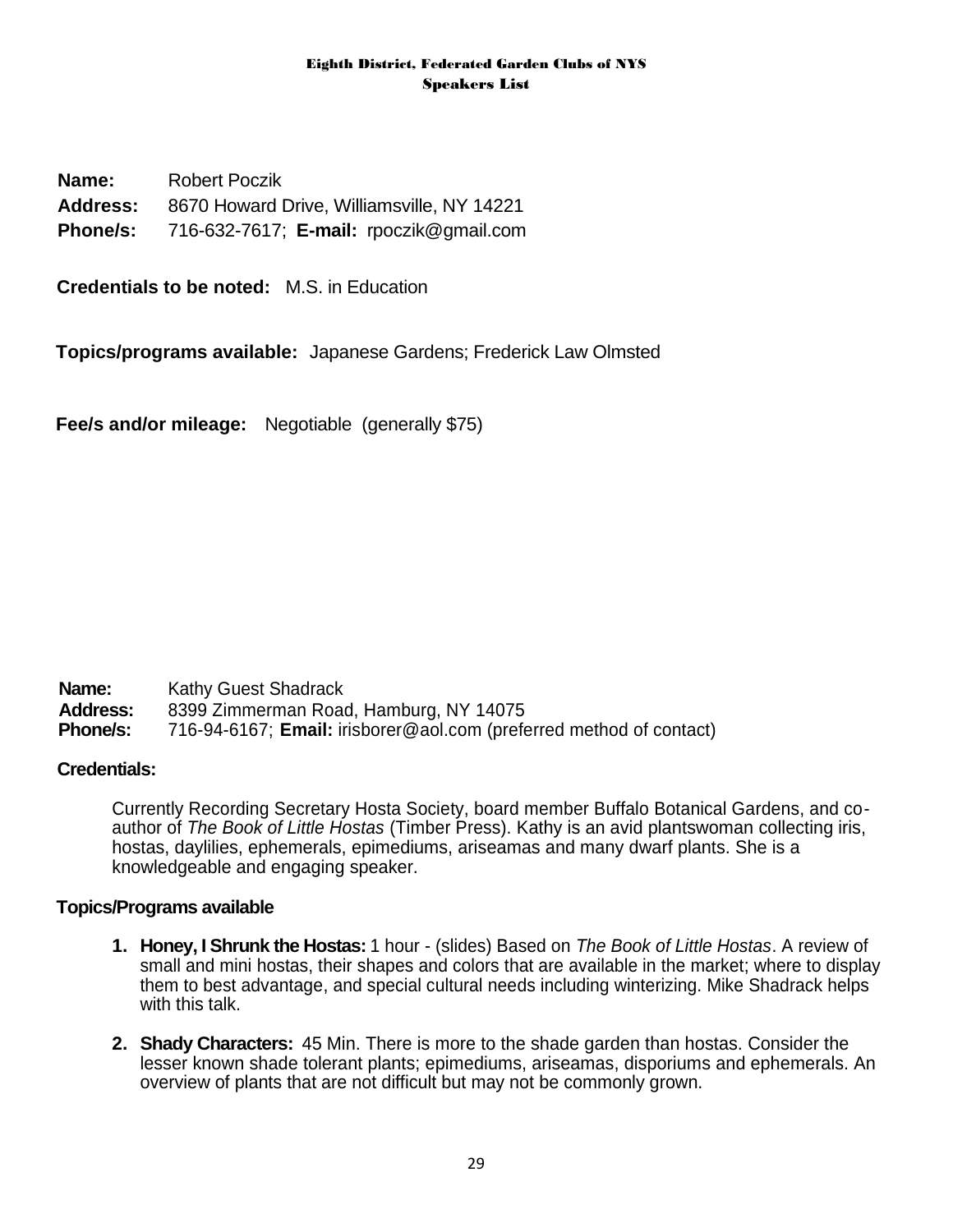## **Fees and Expenses:**

\$100.00 plus traveling expenses (negotiable). A screen and dark room is required. Equipment will be provided. A table from which books can be sold and signed would be appreciated.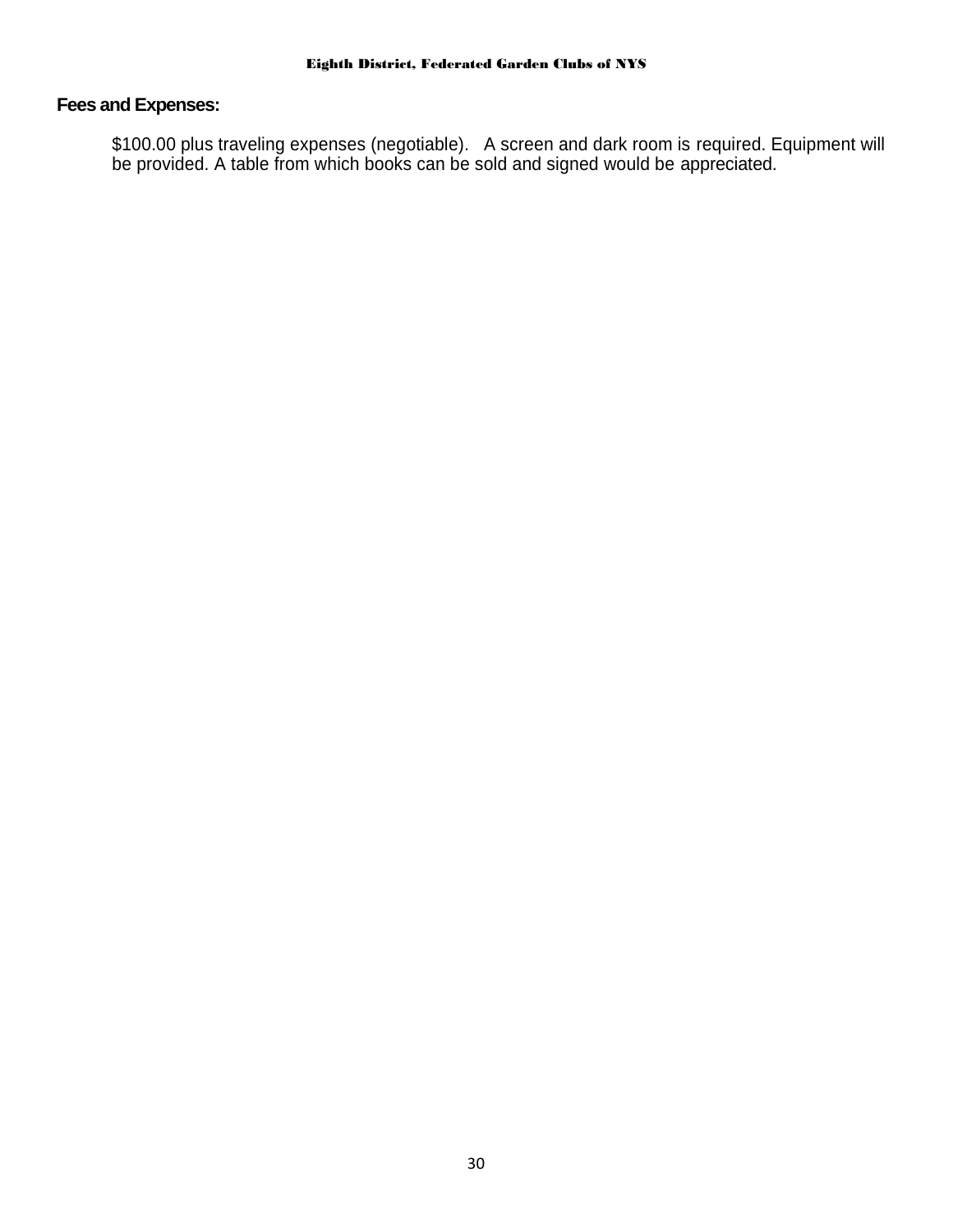| <b>Name:</b>    | Mike Shadrack                                                       |
|-----------------|---------------------------------------------------------------------|
|                 | <b>Address:</b> 8399 Zimmerman Road, Hamburg, NY 14075              |
| <b>Phone/s:</b> | 716-941-6167; Email: h8staman@aol.com (preferred method of contact) |

**Credentials:**Currently Vice President American Hosta Society and the author and photographer of several books. Mike is a knowledgeable, engaging and humorous speaker who has gardened on both sides of the Atlantic and who has previously given talks in England, The Netherlands, Canada, and 20 of the 50 states.

## **Topics/Programs available:**

- **1. Hosta - The Flowering Foliage Plant**: An introduction to the joys of hostas. A talk geared to garden clubs and plant society members.
- **2. Chelsea Flower Show:** A review of the history, organization, set-up and ambiance of the world's best and most famous flower show (this talk can exceed 1 hour)
- **3. Eric Smith, Master Hybridizer:** An in-depth look at the life and works of this famous British plant hybridizer, known for his work with perennials, especially hostas and for his association with the famous gardens at Hadspen House.
- **4. A Wander Through English Gardens:** A lighthearted tour through the gardening obsession in the UK showing famous as well as private gardens
- **5. 'H20' (Hosta, Hemerocallis and Others):** a look at the organization of horticulture in the UK
- **6. Hostas in the English Garden:** A review of English gardens and how hostas feature in English gardening.
- **7. Plant Photography:** A simple talk about getting the best from your photographic equipment when photographing hostas and other plants by a dinosaur who is still using slide film
- **8. Little Wonders:** The charm of very small and mini hostas an exploration of growing the smallest hostas... special cultural needs, container growing and selections.
- **9. Eight English Gardens:** A tour of four pairs of gardens in different comers of southeast England that have totally different gardening styles and contents.

## **Fees and Expenses:**

Fees vary from \$100.00 plus traveling expenses to \$400.00 plus expenses depending on the size of the anticipated audience. Mike has no objection to organizations charging an audience entry fee. A darkened room and a screen are required. Other necessary equipment will be provided. A table from which books can be sold and signed would be appreciated.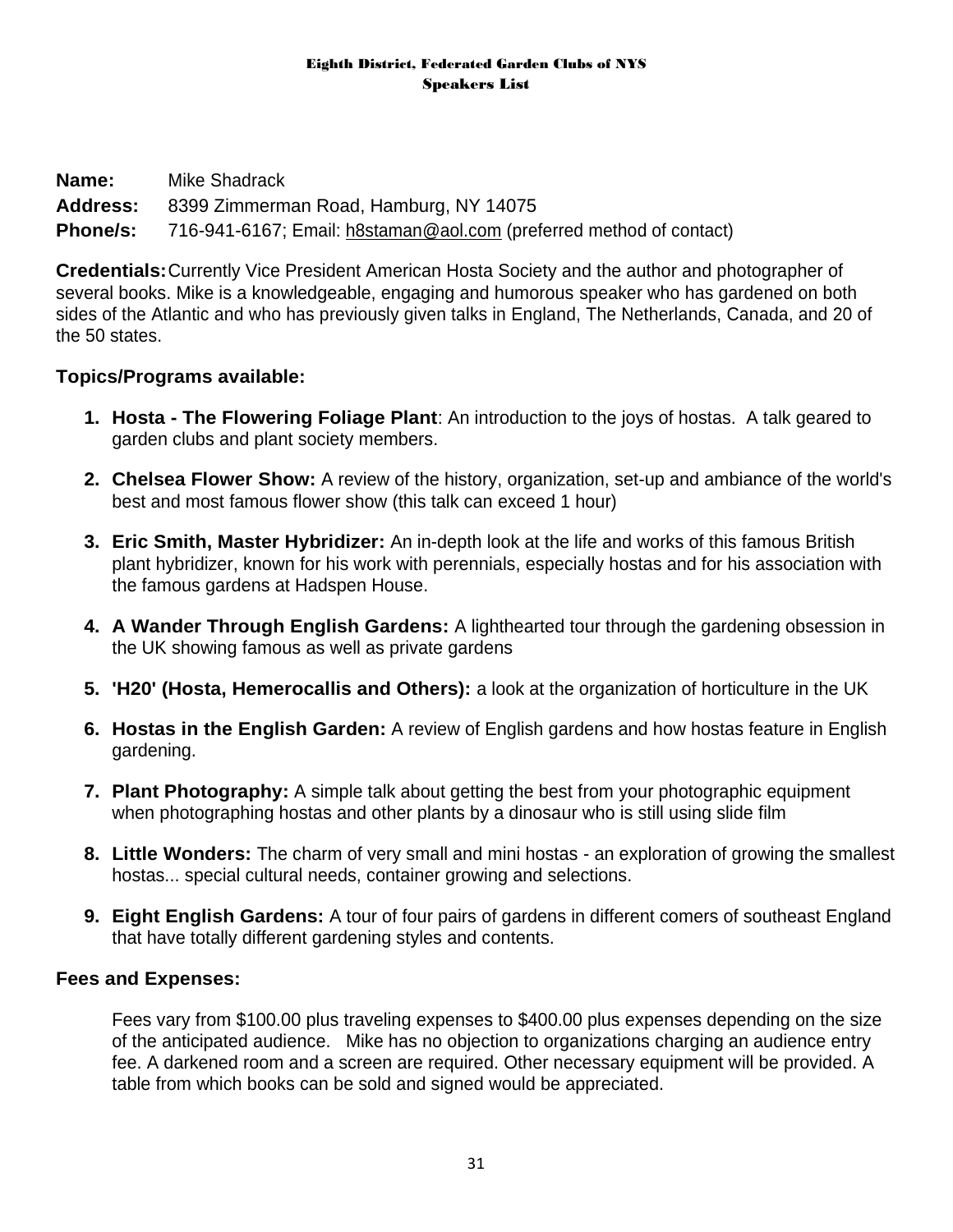**Name:** Claudette J. Smith **Address:** 23 Thicketwood Place, Bayshore Village, Brechin, ON LOK1BO, CANADA **Phone:** 705-484-0173 **E-mail:** [smithclaudeltj@gmail.com](mailto:smithclaudeltj@gmail.com)

## **Credentials:**

NGCI Board of Directors - 2011-2013 **NGCI Design Flower Show School Instructor** Accredited NGC Master Flower Show Judge President, Ken-Sheriton G.C., District VIII FGCNYS International WAFA Designer 1993, 2002, 2009, 2011 NGC International Affiliate Judge **(**Garden Clubs of Ontario/Royal Botanical Gardens - Canada) Member, Creative Flower Arrangers; National Flower Arrangers

#### **Topics/programs available:**

#### North American Design

Aroids Celebrating Club Anniversaries Basic through Advanced Design Course Series Design Techniques Duo Designs Exhibition Table Type II Fun with Flowers Fun with Foliages & Grasses Fun with Stems In a Blue Mood Mad Hatters Op Art" Designs Panel Designs Parallel Designs Reflective Designs Small Designs Would It Be Wood?

Contemporary Horticulture Containers & Special Exhibits

#### European Design Sub-Tropical

Contemporary Designs Flora, Flora, Flora Construct & Invent (Belgian) Construct & Invent (Belgian) Italian Modern Mass **Turks, Caicos Garden Club** 

Flowers in the City & Euroflora (Italy) Dried Wreaths Cayman Island style Green with Envy (Ireland) **Fixally** Friends of the Arts Banquet Designs Arboretum of Grand Turk, TCI



#### **Fee:** To be determined with signed contract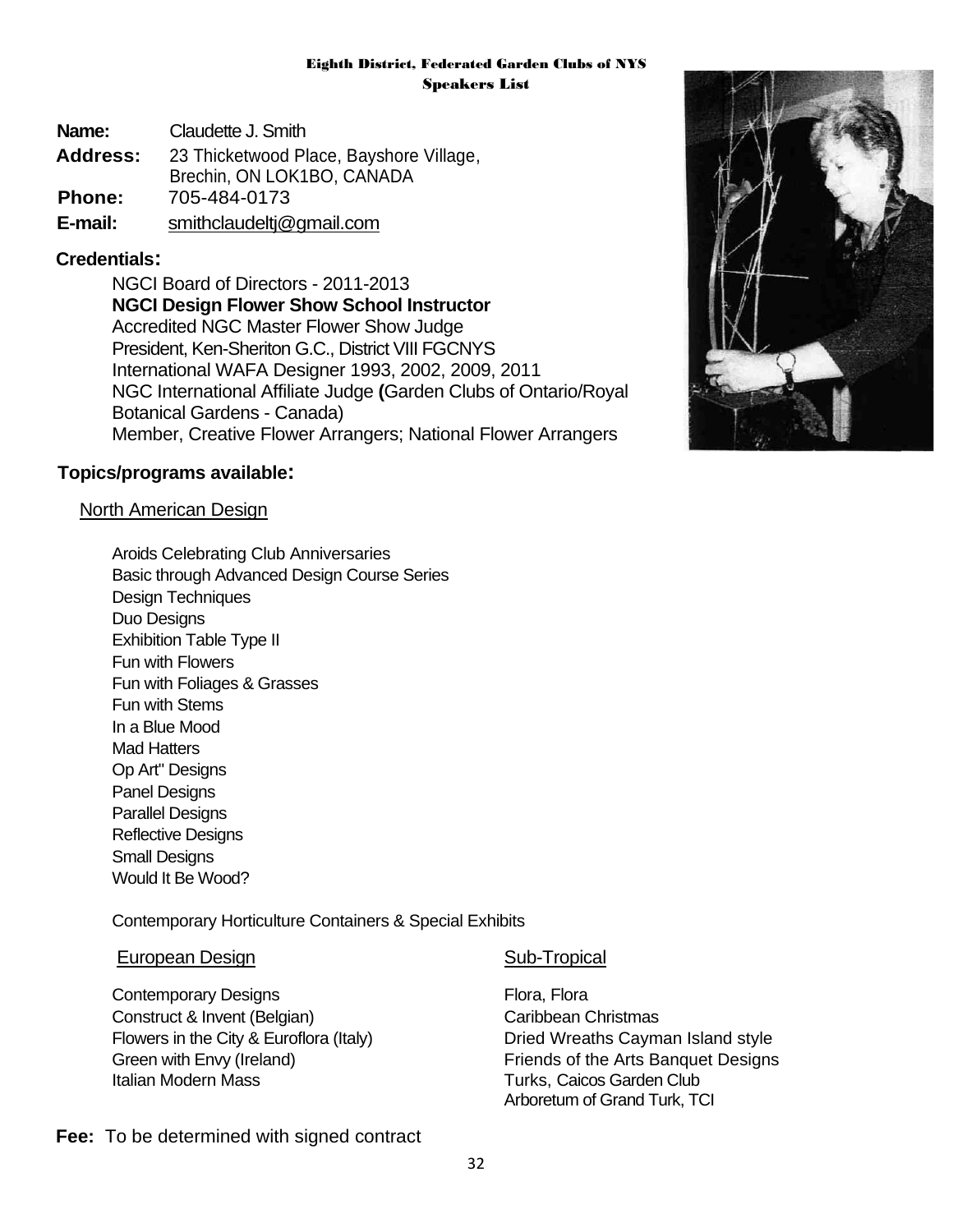**Name:** Sarah Sorci **Address:** 142 Buffalo St, Upper Hamburg NY 14075 **Phone:** 716-997-2007 **E-mail: [sarah@sweetflagherbs.com](mailto:sarah@sweetflagherbs.com) [www.sweetflagherbs.com](http://www.sweetflagherbs.com/)**

**Credentials:** Owner of Sweet Flag Herbs; certificate in Holistic Herbalism, Blue Ridge School of Herbal Medicine; completing a Clinical Herbalism program through the Eclectic School of Herbal Medicine; certificate in Horticultural therapy, Colorado State/American Horticultural Therapy Institute.

**Topics/Programs with titles:** (I'm happy to work with a requested topic as well)

**1.) Medicinal Plants for the Home Garden -** Whether you have a spacious backyard or a stoop for a few containers, you can enjoy beautiful, easy-to-grow plants with useful medicinal properties. In this class, Community Herbalist Sarah Sorci of Sweet Flag Herbs will introduce you the medicinal properties and safe uses of a few common ornamentals (bee balm, echinacea, yarrow), and introduce a few plants you may not have heard of (holy basil, Ashwagandha, etc). Sarah will include tips for cultivation and preparation after harvest.

**2.) Backyard Remedies of Western NY -** Wild medicinal plants abound in western NY. In this class, Community Herbalist Sarah Sorci will focus on those that are easily found in lawns and gardens. Learn about identification and unique properties of plants like self-heal, burdock, dandelion, cleavers and yarrow. We will discuss safe and sustainable harvesting, and what to do with these common "weeds."

## **Speaking/Workshop Fee & mileage fee if applicable:**

Fees vary depending on proximity to Hamburg and duration of workshop. The baseline fee is \$75 for one hour, and \$100 for 1.5 - 2 hours. Here are some recent fees for talks, as an example:

1 hour talk in East Aurora: \$85 1.5+ hour talk in Hamburg: \$100 1 hour talk in Rochester: \$150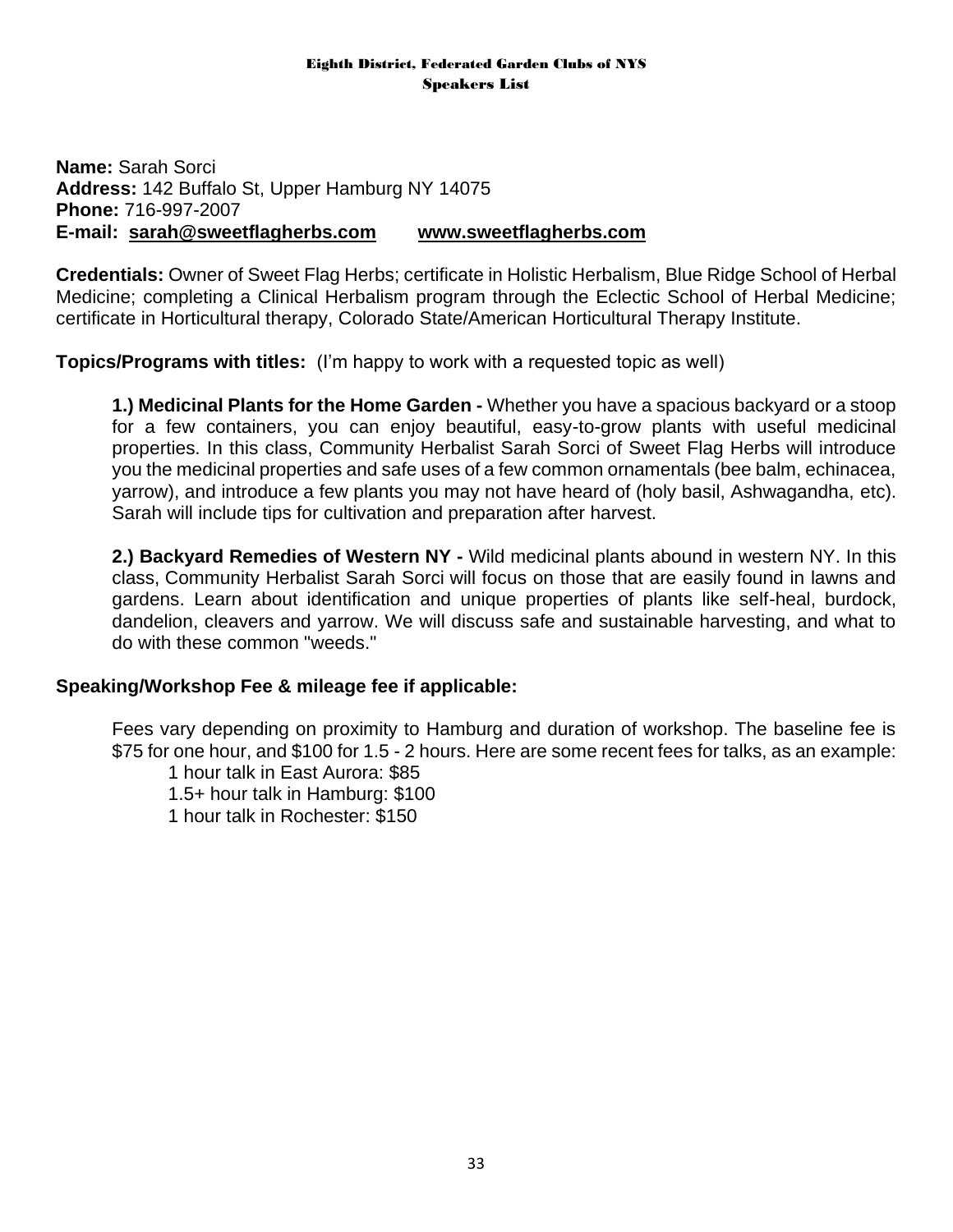**Name:** Jacqueline Swift, Owner, Rainbow's End Herbs **Address:** 20084 Hooker Hill Rd. Perrysburg, NY 14129 **Phone:** 716-532-6022; **E-mail:** [jcourtneyswift@aol.com](mailto:jcourtneyswift@aol.com)

#### **Credentials:**

The 1840's farm and shop, Rainbow's End Herbs, has been in business since 1978 specializing in organic culinary, medicinal and fresh cut herbs and garlic. They offer classes, tours and consultations.

#### **Topics /programs available:**

- **1. Herbs for Women's Health -** Many herbs offer powerful effects for enhancing the function of the female body. Learn about plants for childbirth and lactation, menopause, breast health and more. One-hour talk.
- **2. Herbs Through the Ages -** A one-hour lecture with emphasis on past and present-day uses of herbs as healing agents for self-care. The talk includes suggestions and recipes. A workshop includes a second hour with a hands-on class in ointment and tea preparation. Materials fee.
- **3. Living in Balance -** The basics of good living are proper nutrition, exercise, sunshine, fresh air, inner peace and laughter. In this one-hour talk, we will explore how these work together and how herbs can enhance the process of living in health.
- **4. Herbs at Risk -** Over-harvesting, development and logging are threatening certain wild herb populations. Explore the problem and some valuable solutions. One-hour slide presentation.
- **5. The World Herb and Spice Industry -** A close look at the very large and important business of herbs and spices. Discussion of industrial processes, wide-scale cultivation and production of items such as morphine, digitalis, spice extracts and oils. One-hour talk.
- **6. Other -** Other lectures and workshop topics: Basic Family Nutrition; Cooking with Natural-Foods; Culinary; Botany; Indian Harvests - Plants of the Native Americans; Winter Ailments; Colonial Heirloom Gardens; and The Art of Tea.
- **7. Shrubs and Trees for Healing –** Elderberry, rose and hawthorn are just a few of the wooded herbs that provide good medicine. Learn about identification, folklore, harvesting methods and remedy preparation of many local species. One hour lecture/demonstration

**Fees:** Workshops: **\$40 per hr.** - minimum two hours, plus materials fee One-hour lecture: **\$75**; Mileage at **.50 per mile**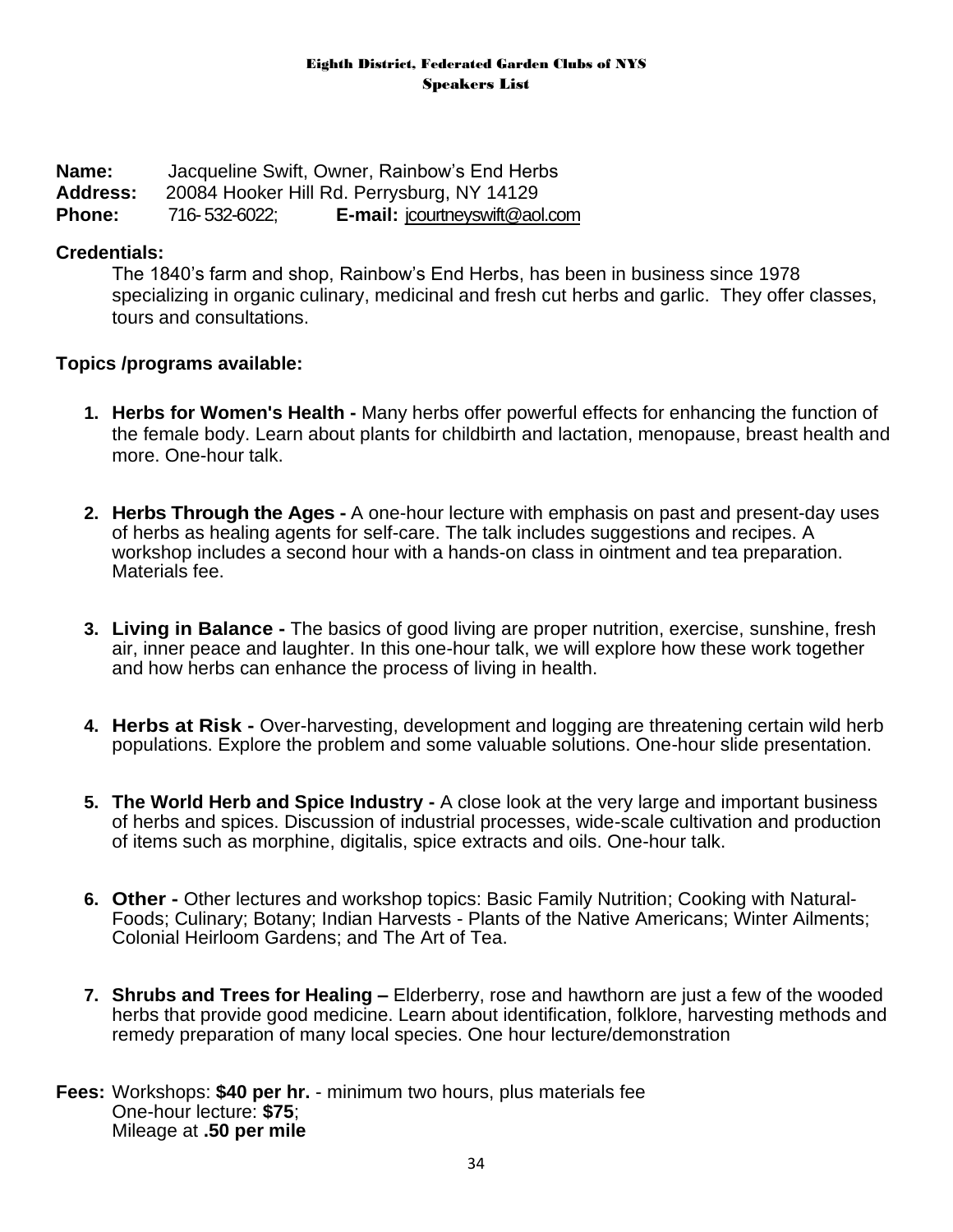**Name:** Wild Birds Unlimited, owners Danielle Pecoraro and Marilyn O'Connell **Address:** 3835 McKinley Parkway, Suite 1, Blasdell, NY 14219 **Phone:** 716-823-7889; **E-mail address:** [wbublany@verizon.net](mailto:wbublany@verizon.net)  **Website:** [www.wbu.com/blasdell](http://www.wbu.com/blasdell)

## **Credentials:**

We are Your Backyard Birdfeeding Specialists<sup>®</sup> who have owned and operated Wild Birds Unlimited in Blasdell for 14 years

#### **Topics/programs available:**

- 1. **Fall & Winter Backyard Birds** Birds you can expect to see and what they eat. Slide show presentation is approximately 1 hour in length.
- 2. **Spring & Summer Backyard Birds** Birds you can expect to see and what they eat. Slide show presentation is approximately 1 hour in length.

Both programs have gorgeous slides. We have our own projector but would need a screen or white wall. We travel to the club's location.

Programs are available Jan- April; Sept – Nov; evenings preferred

#### **Fee/s and/or mileage:**

\$75.00 (subject to change) Money goes directly to Messinger Woods Wildlife Rehabilitation. They help all injured and orphaned wildlife.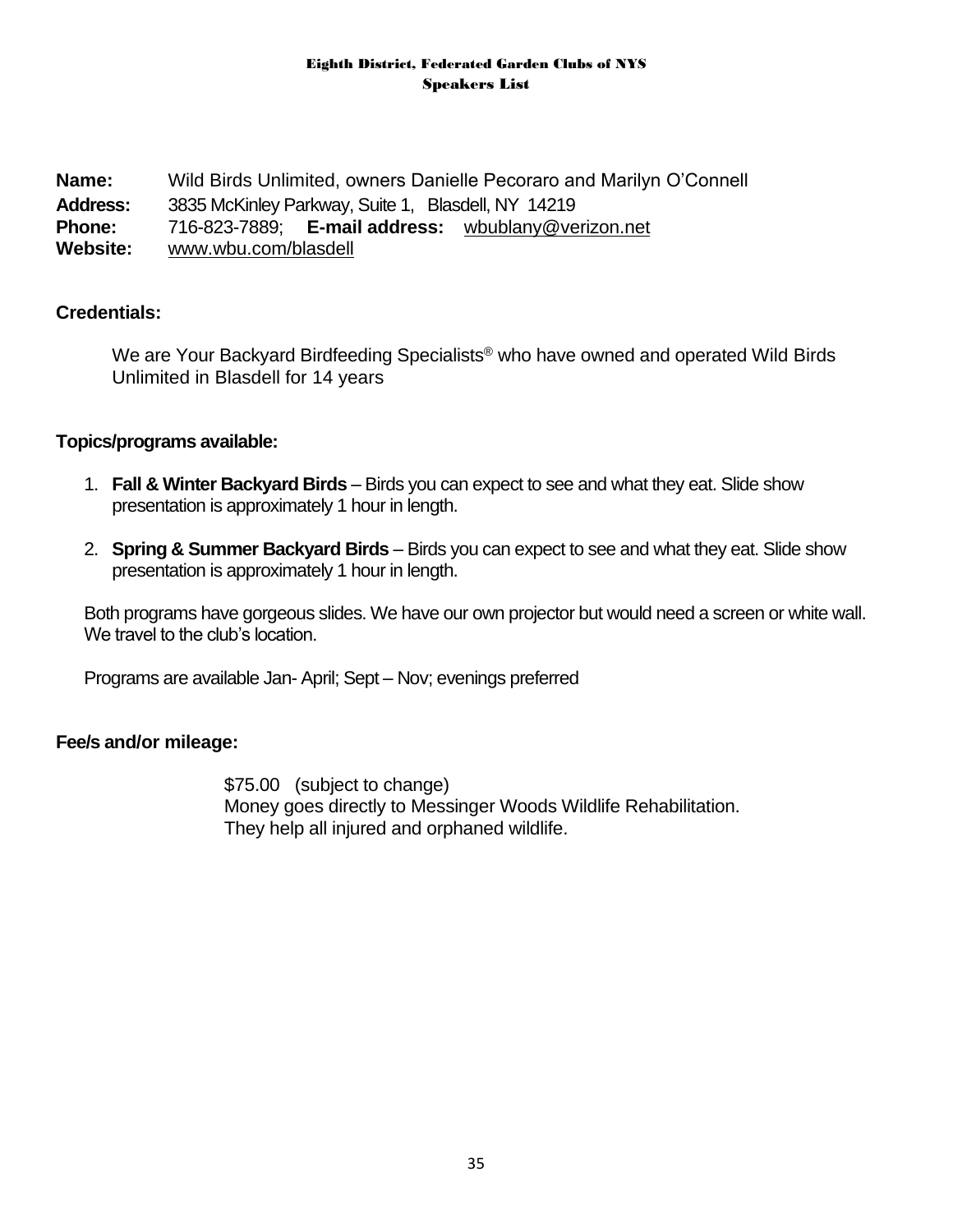**Name:** Jeannette Williams **Address:** 617 Mill Road, East Aurora, NY 14052 **Phone:** 716-655-0340; **E-mail:** [williamsdi@roadrunner.com](mailto:williamsdi@roadrunner.com)

#### **Credentials:**

Volunteer, docent, and instructor in botany at the Buffalo & Erie County Botanical Gardens.

#### **Topics/programs available:**

- **1. Botany Workshop - Why Plants are Important?**
- 2. **Interesting Facts About Vegetables, Fruits and Spices** PowerPoint Presentation discusses where on the planet vegetables, fruits and spices grow.
- 3. **Plant Propagation** PowerPoint Presentation discussing methods of plant propagation with **How to Make a Cutting** a hands-on workshop activity (\$5.00 per person for supplies).
- 4. **Pollination** PowerPoint Presentation discussing pollination and **Taking Apart an Alstromeria Lily** a hands-on workshop activity (\$5.00per person for supplies)
- 5. **Taking Care of House Plants** PowerPoint Presentation, discussing care and placement of plants in your house.

I have projector but will need large screen or a light colored wall space to project the PowerPoint Presentation and a table for supplies and projector

## **Fee/s and/or mileage:**

Presentations: \$50:00 Workshop activity: \$5.00 per person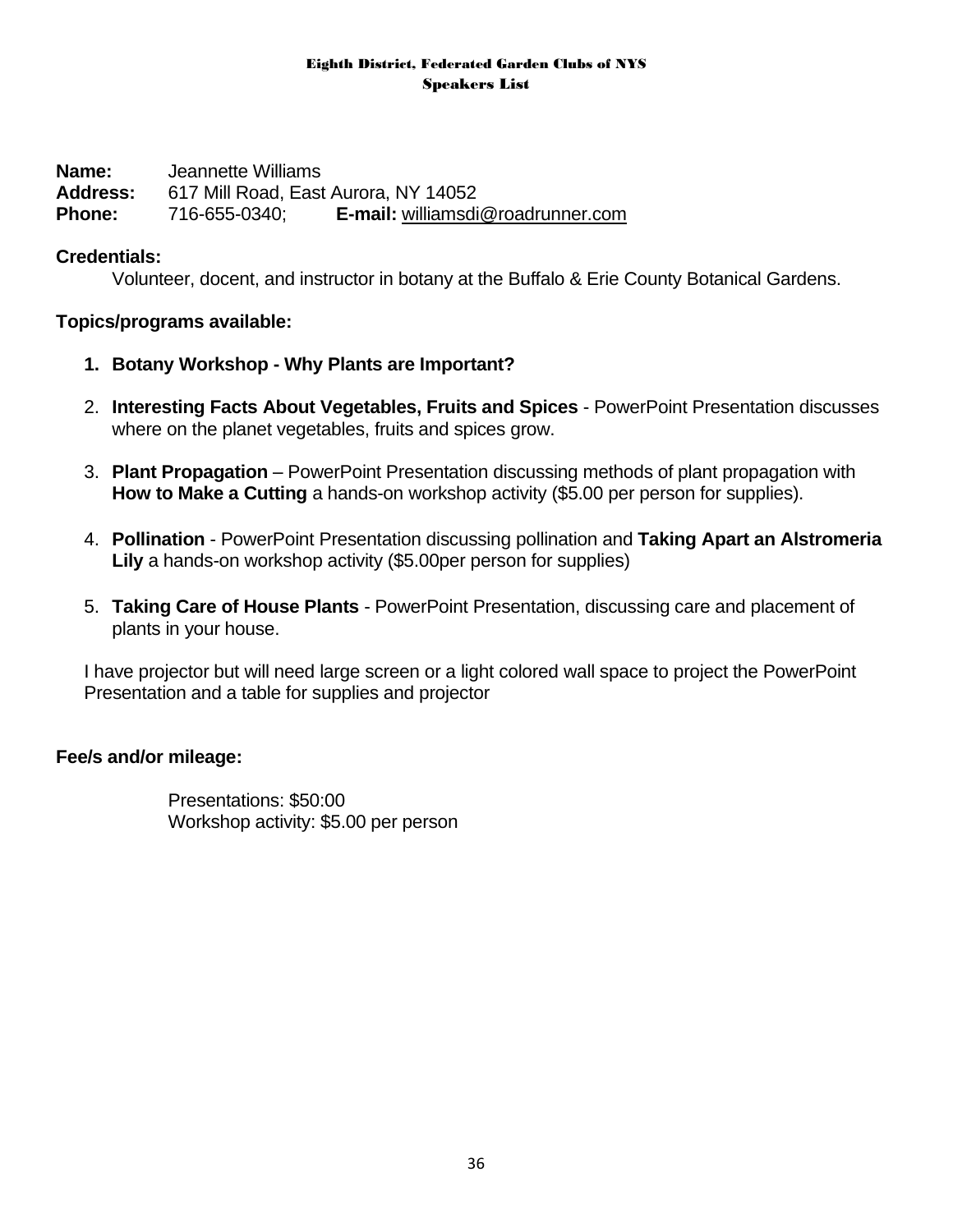| A                           |  |
|-----------------------------|--|
| Annuals                     |  |
| <b>Beyond Impatiens</b>     |  |
|                             |  |
|                             |  |
| Art                         |  |
|                             |  |
| B                           |  |
| <b>Bees</b>                 |  |
|                             |  |
|                             |  |
| <b>Birds</b>                |  |
|                             |  |
|                             |  |
|                             |  |
| <b>Botany</b>               |  |
|                             |  |
| <b>Butterfly</b>            |  |
|                             |  |
|                             |  |
| <b>Monarch Madness</b>      |  |
|                             |  |
|                             |  |
| $\mathbf C$                 |  |
|                             |  |
| <b>Companion Planting</b>   |  |
|                             |  |
| <b>Container Gardening</b>  |  |
|                             |  |
|                             |  |
|                             |  |
|                             |  |
| D                           |  |
| Darwin Martin House         |  |
|                             |  |
|                             |  |
| <b>Dried Plant Material</b> |  |
|                             |  |
| Е                           |  |
|                             |  |
| <b>Emlony</b>               |  |

gy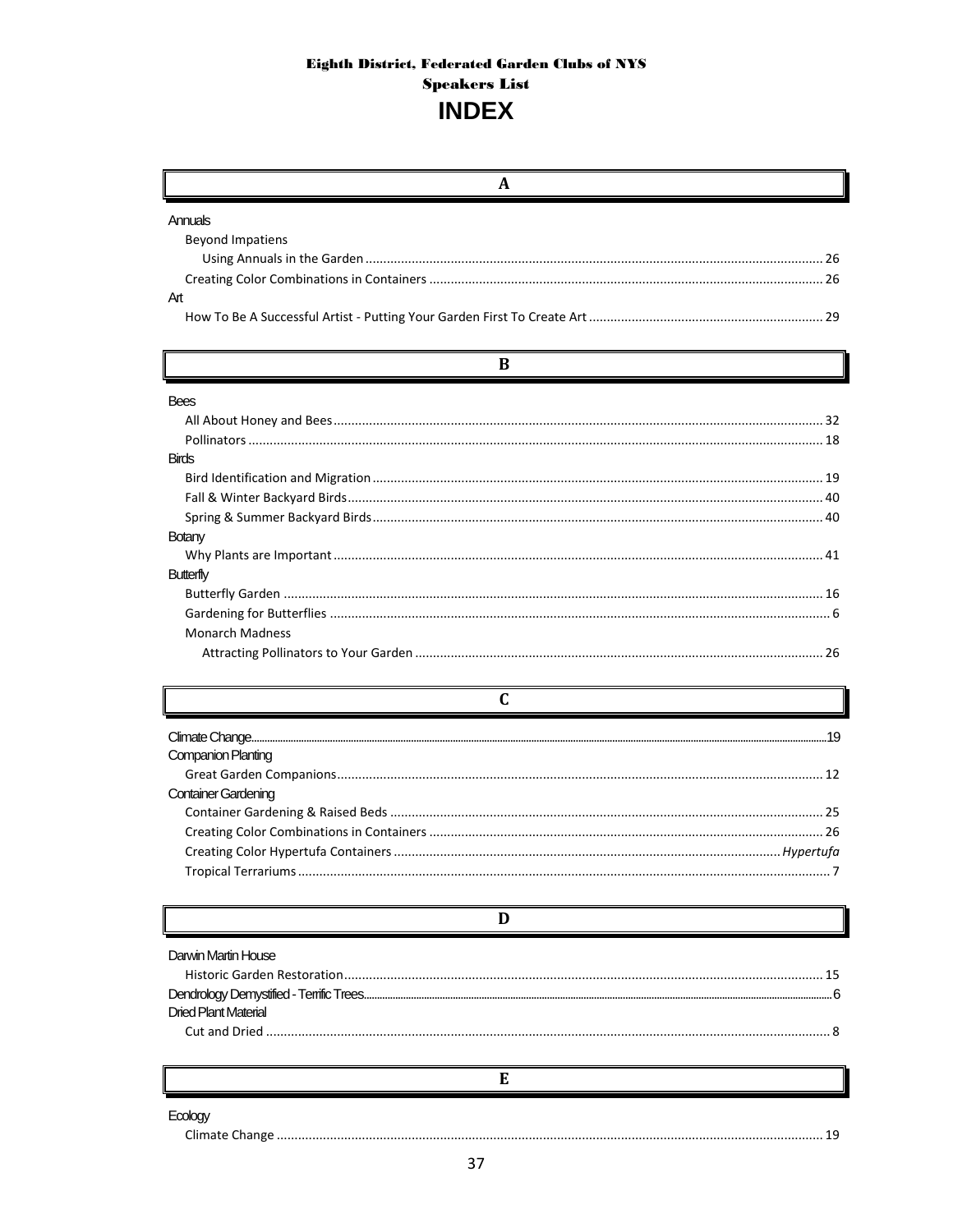| F                    |  |
|----------------------|--|
|                      |  |
|                      |  |
| Floriography         |  |
|                      |  |
|                      |  |
| <b>Flower Design</b> |  |
|                      |  |
|                      |  |
|                      |  |
|                      |  |
|                      |  |
|                      |  |
|                      |  |
|                      |  |
|                      |  |
|                      |  |
|                      |  |
|                      |  |
|                      |  |
|                      |  |
|                      |  |
| <b>Flower Shows</b>  |  |
|                      |  |
|                      |  |
|                      |  |
| <b>Flowers</b>       |  |
|                      |  |
|                      |  |
|                      |  |
|                      |  |

| G                       |  |
|-------------------------|--|
| Garden Design           |  |
|                         |  |
| Garden Walk Buffalo     |  |
|                         |  |
| Gardening               |  |
| <b>Beyond Impatiens</b> |  |
|                         |  |
|                         |  |
|                         |  |
|                         |  |
|                         |  |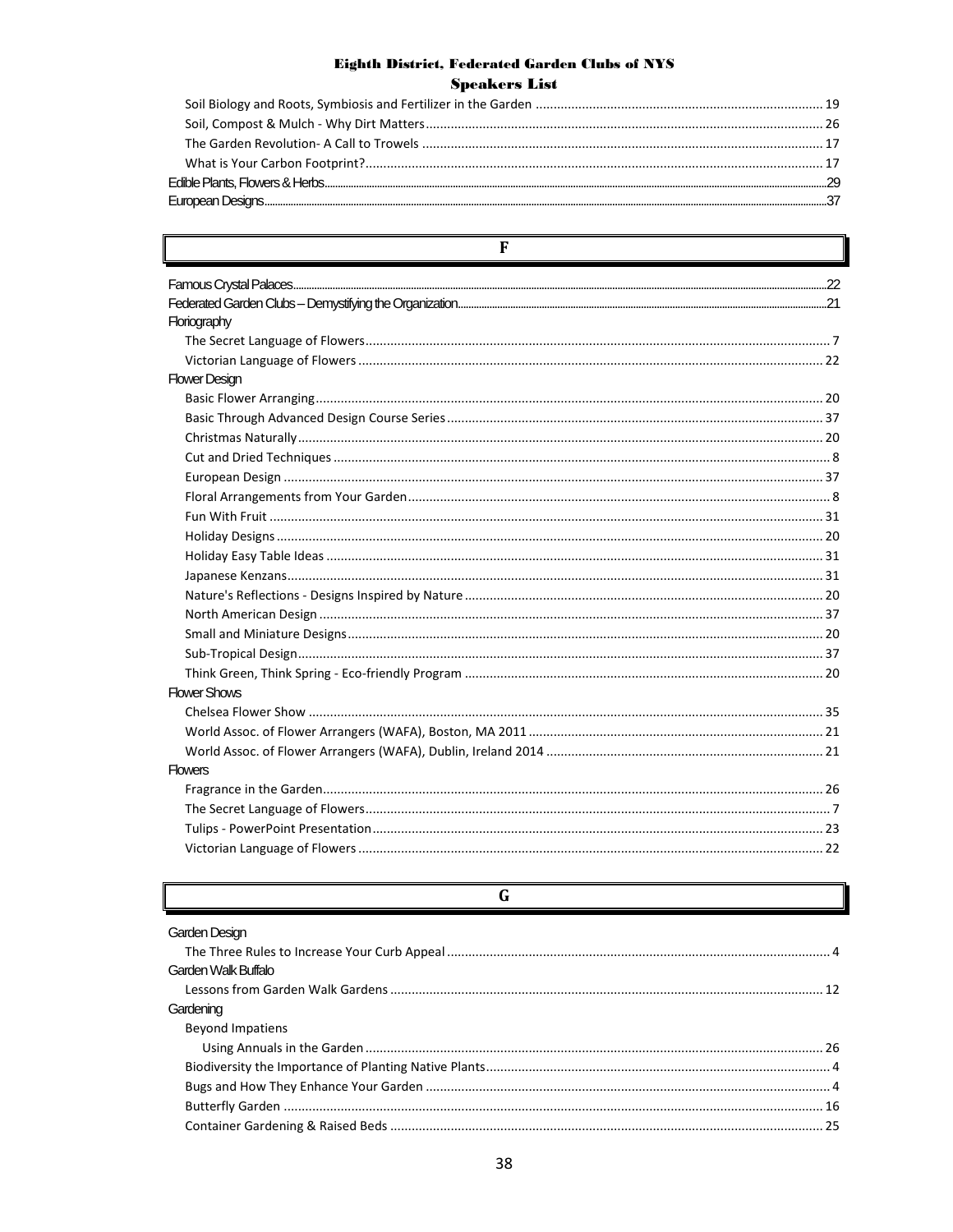| Good Bugs, Bad Bugs   |      |
|-----------------------|------|
|                       |      |
|                       |      |
|                       |      |
|                       |      |
|                       |      |
|                       |      |
|                       |      |
|                       |      |
|                       |      |
|                       |      |
|                       |      |
|                       |      |
|                       |      |
|                       |      |
| Multiply & Divide     |      |
|                       |      |
|                       |      |
|                       |      |
|                       |      |
|                       |      |
|                       |      |
|                       |      |
|                       |      |
|                       |      |
|                       |      |
|                       | . 16 |
| Roses                 |      |
|                       |      |
|                       |      |
|                       |      |
| <b>Seed Starting</b>  |      |
|                       |      |
| <b>Winter Sowing</b>  |      |
|                       |      |
|                       |      |
|                       |      |
|                       |      |
|                       |      |
| Soil, Compost & Mulch |      |
|                       |      |
|                       |      |
|                       |      |
|                       |      |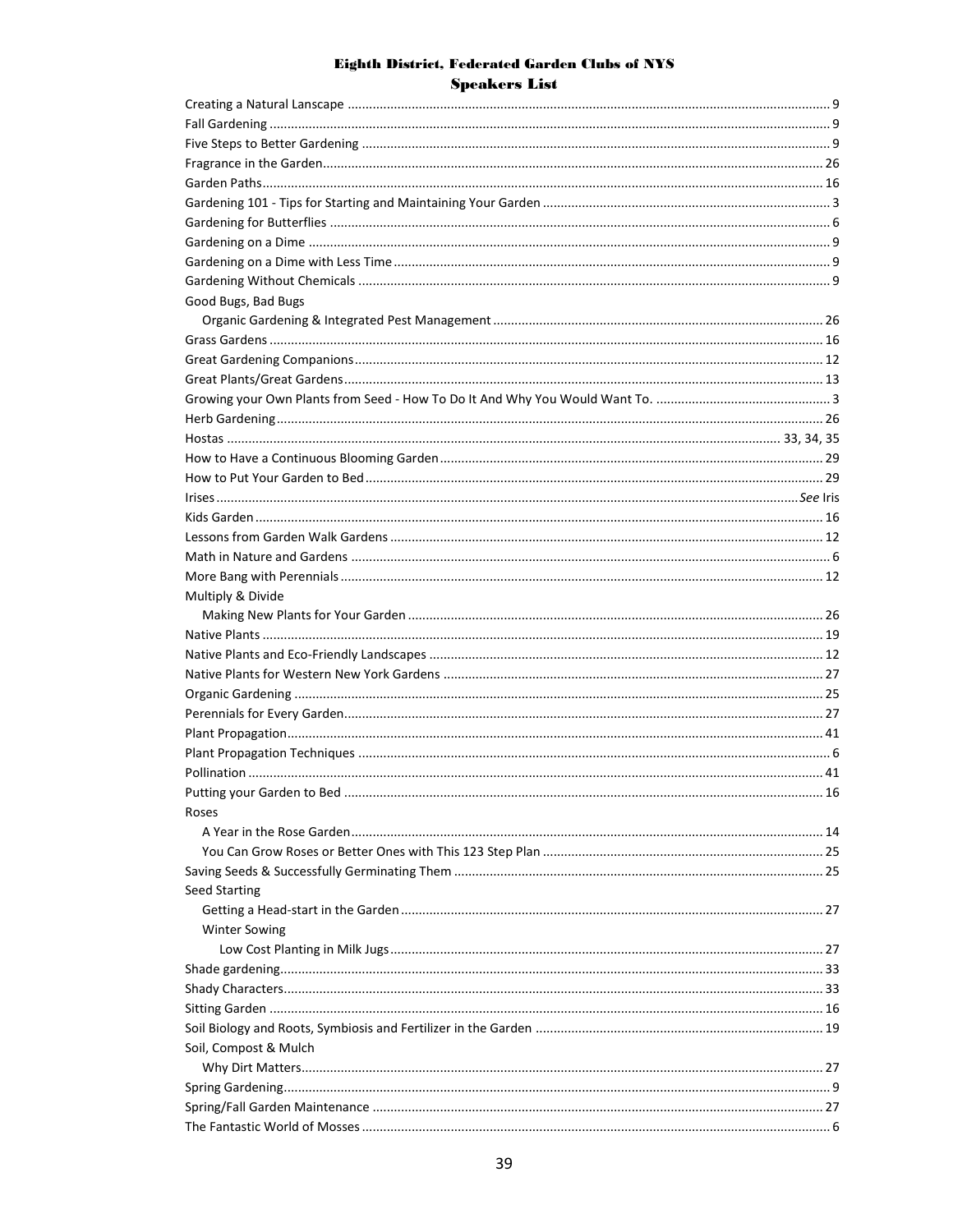| Gardens                 |  |
|-------------------------|--|
|                         |  |
|                         |  |
|                         |  |
|                         |  |
|                         |  |
|                         |  |
|                         |  |
|                         |  |
|                         |  |
|                         |  |
|                         |  |
|                         |  |
|                         |  |
|                         |  |
|                         |  |
|                         |  |
| <b>Graycliff Estate</b> |  |
|                         |  |

#### $H$

#### Herbs

| naw                     |  |
|-------------------------|--|
|                         |  |
|                         |  |
|                         |  |
|                         |  |
|                         |  |
|                         |  |
|                         |  |
|                         |  |
|                         |  |
|                         |  |
| <b>Historic Gardens</b> |  |
|                         |  |
|                         |  |
|                         |  |
|                         |  |
|                         |  |
|                         |  |
|                         |  |
|                         |  |
|                         |  |
| Hypertufa               |  |
|                         |  |
|                         |  |
|                         |  |
|                         |  |
| I                       |  |

Indulge-Delectable Botanical Luxuries......

 $.7$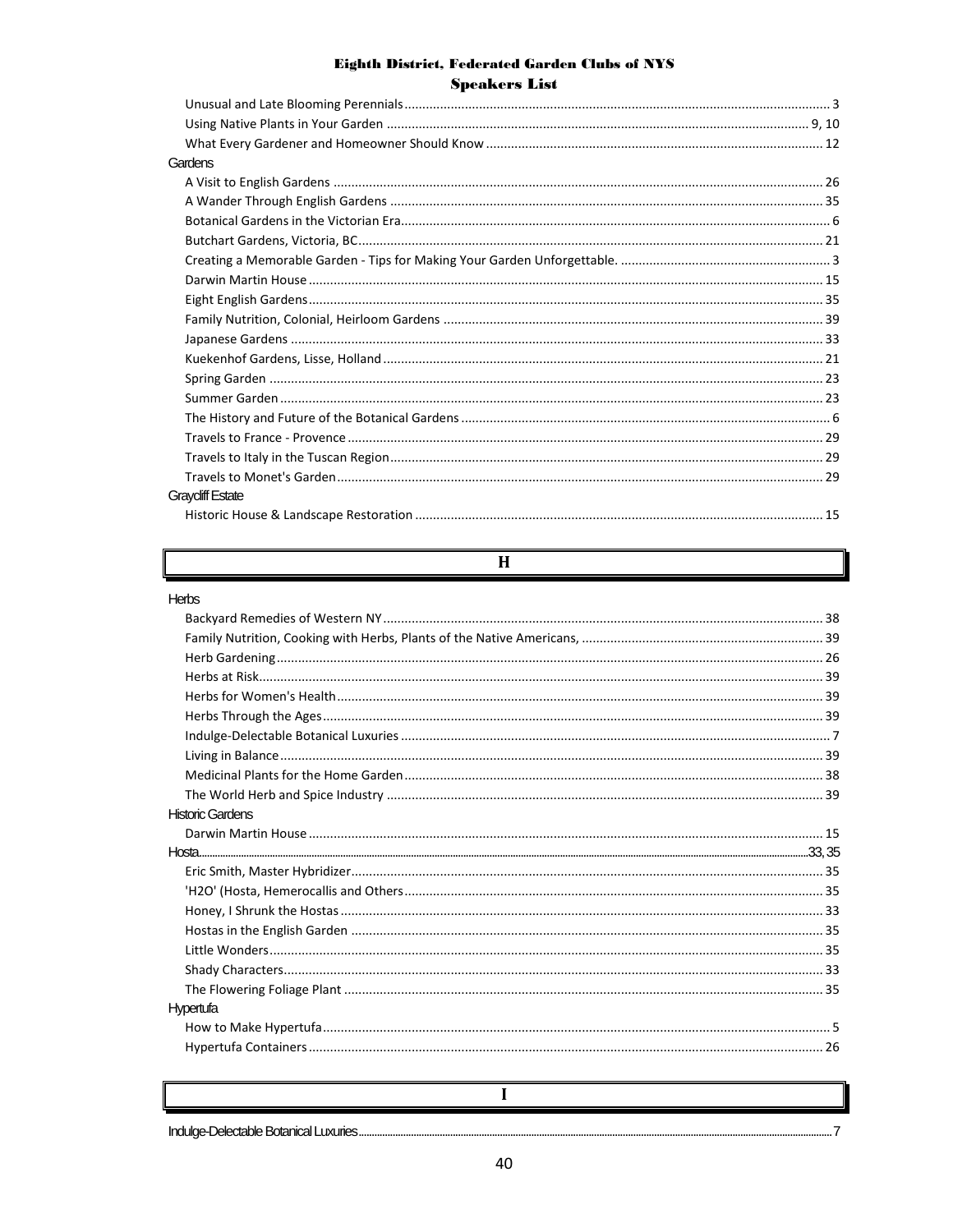| <b>Insects</b>           |  |
|--------------------------|--|
|                          |  |
|                          |  |
| Bugs/insects             |  |
|                          |  |
|                          |  |
| <b>Emerald Ash Borer</b> |  |
|                          |  |
| Good Bugs, Bad Bugs      |  |
|                          |  |
| <b>Monarch Madness</b>   |  |
|                          |  |
|                          |  |
|                          |  |
| Ins                      |  |
|                          |  |
|                          |  |
|                          |  |
|                          |  |
|                          |  |
|                          |  |
|                          |  |
|                          |  |
| K                        |  |
|                          |  |
|                          |  |
|                          |  |
| L                        |  |
| Landscape                |  |
|                          |  |
|                          |  |
|                          |  |
| Landscaping              |  |
|                          |  |
|                          |  |
|                          |  |
|                          |  |
|                          |  |
|                          |  |
|                          |  |
| M                        |  |

| Medicinal Plants & Herbs |  |
|--------------------------|--|
|                          |  |
|                          |  |
| Miniature Plants         |  |
|                          |  |
| Moss                     |  |
|                          |  |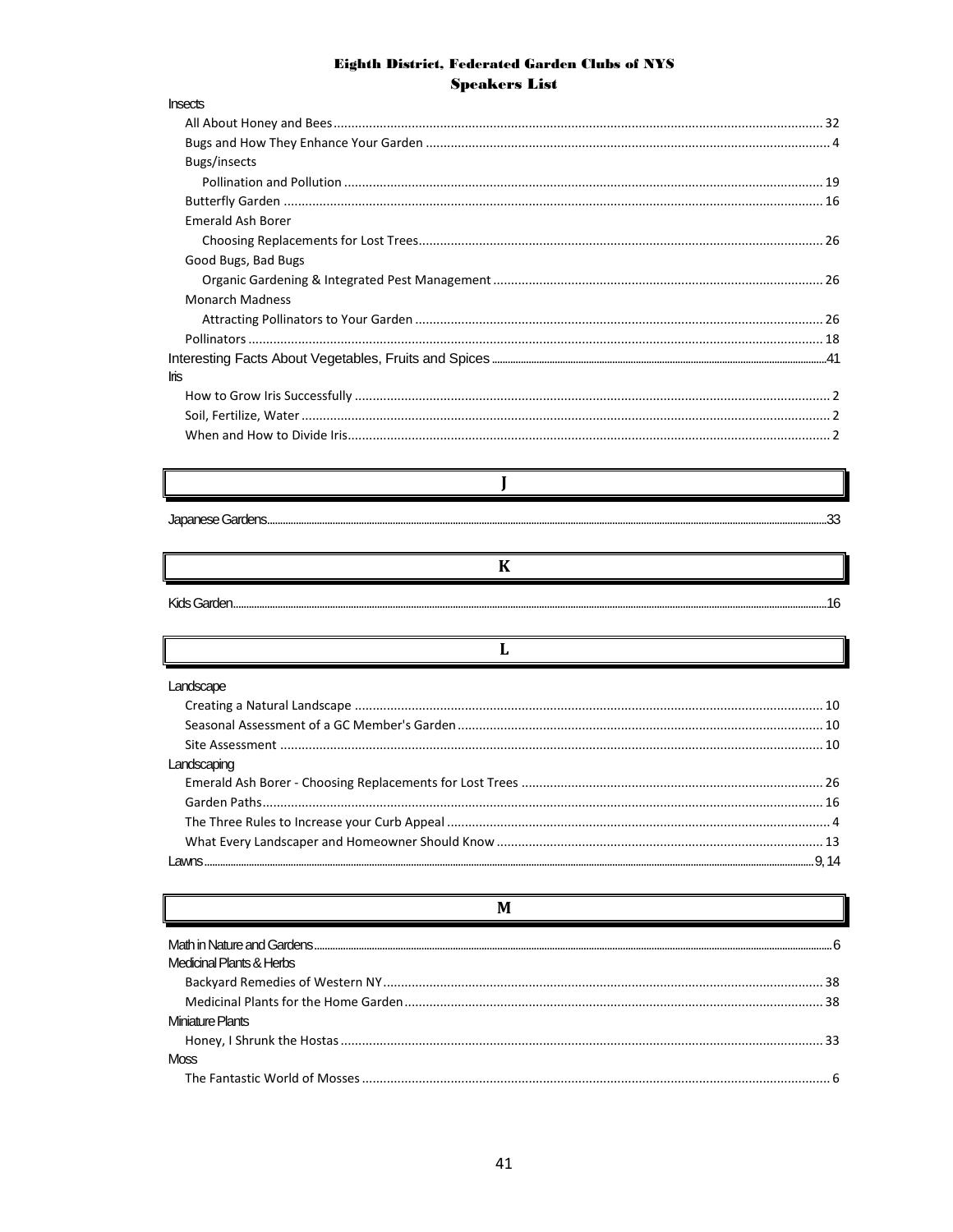$\mathbf N$ 

| National Garden Festival |  |
|--------------------------|--|
| Native Plants            |  |
|                          |  |
|                          |  |
|                          |  |
|                          |  |
|                          |  |
|                          |  |

 $\overline{\mathbf{0}}$ 

| Olmstead. Frederick Law<br>Orchide |  |
|------------------------------------|--|
|                                    |  |
|                                    |  |
|                                    |  |
| Orchids for Everyone               |  |
|                                    |  |
|                                    |  |

 $\overline{P}$ 

| Perennials                |  |
|---------------------------|--|
|                           |  |
|                           |  |
|                           |  |
|                           |  |
| Photography               |  |
|                           |  |
|                           |  |
| <b>Plant Propagation</b>  |  |
|                           |  |
| Multiply & Divide         |  |
|                           |  |
|                           |  |
| <b>Seed Starting</b>      |  |
|                           |  |
| <b>Winter Sowing</b>      |  |
|                           |  |
| Plants                    |  |
|                           |  |
|                           |  |
|                           |  |
|                           |  |
|                           |  |
| Plantswomen and Plantsmen |  |
|                           |  |
|                           |  |
|                           |  |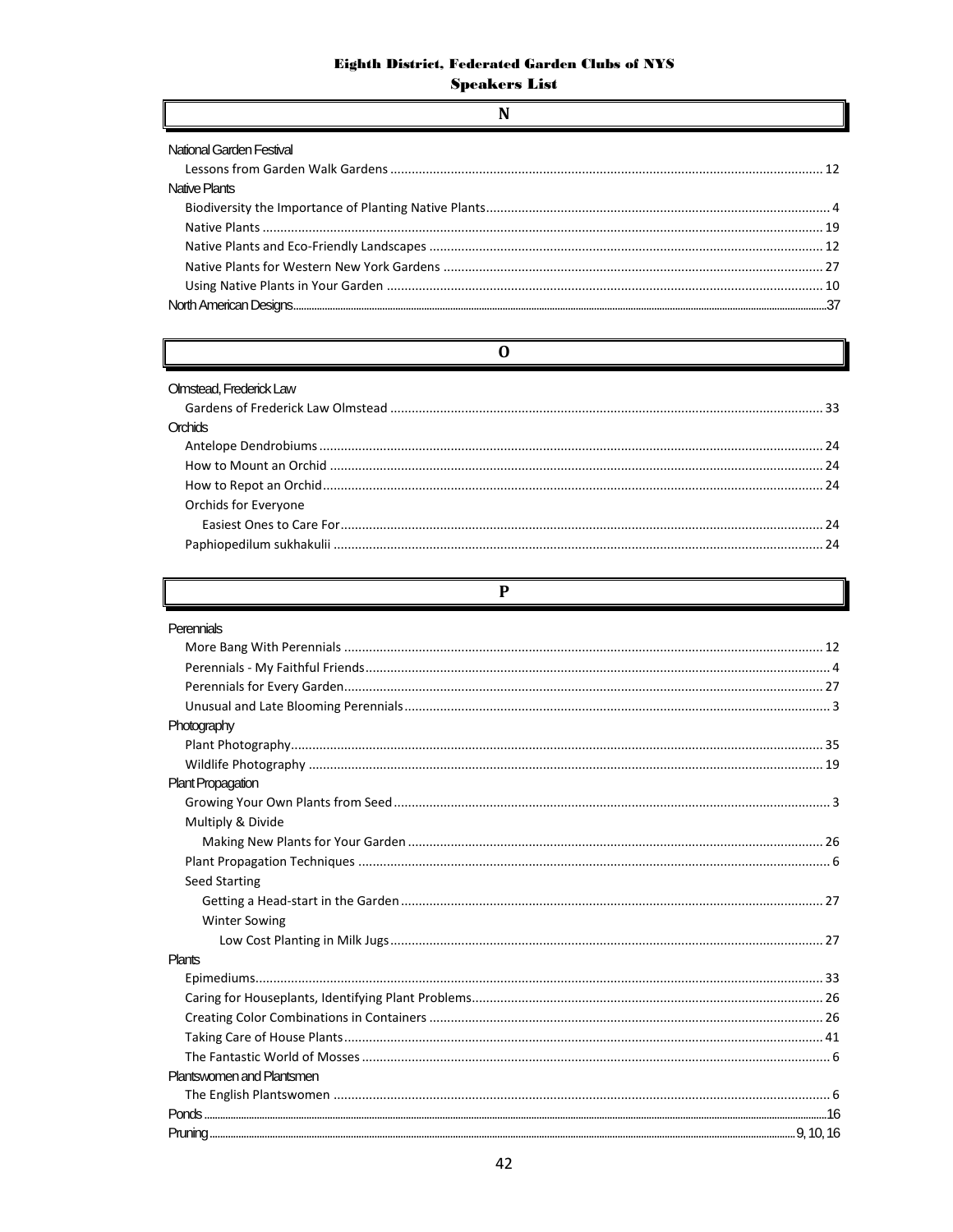#### $\overline{\mathbf{R}}$

| Roses |  |
|-------|--|
|       |  |
|       |  |
|       |  |
|       |  |

| S                                                                                                          |    |
|------------------------------------------------------------------------------------------------------------|----|
|                                                                                                            |    |
|                                                                                                            |    |
|                                                                                                            |    |
| <b>Speakers</b>                                                                                            |    |
|                                                                                                            |    |
|                                                                                                            |    |
|                                                                                                            |    |
|                                                                                                            |    |
|                                                                                                            |    |
|                                                                                                            |    |
|                                                                                                            |    |
|                                                                                                            |    |
|                                                                                                            |    |
|                                                                                                            |    |
| Claudia Kolbe-Ha XE "Speakers: XE "Speakers:Kolbe-Hawthorne, Claudia" Claudia Kolbe-Hawthorne" wthorne  23 |    |
|                                                                                                            |    |
|                                                                                                            |    |
|                                                                                                            |    |
|                                                                                                            |    |
|                                                                                                            |    |
|                                                                                                            |    |
|                                                                                                            |    |
|                                                                                                            |    |
|                                                                                                            |    |
|                                                                                                            |    |
|                                                                                                            |    |
|                                                                                                            |    |
|                                                                                                            |    |
|                                                                                                            |    |
|                                                                                                            |    |
|                                                                                                            |    |
|                                                                                                            |    |
|                                                                                                            |    |
| McGovern. Cathy                                                                                            | 28 |
|                                                                                                            |    |
|                                                                                                            |    |
|                                                                                                            |    |
|                                                                                                            |    |
|                                                                                                            |    |
|                                                                                                            |    |
|                                                                                                            |    |
|                                                                                                            |    |
|                                                                                                            |    |
|                                                                                                            |    |
|                                                                                                            |    |